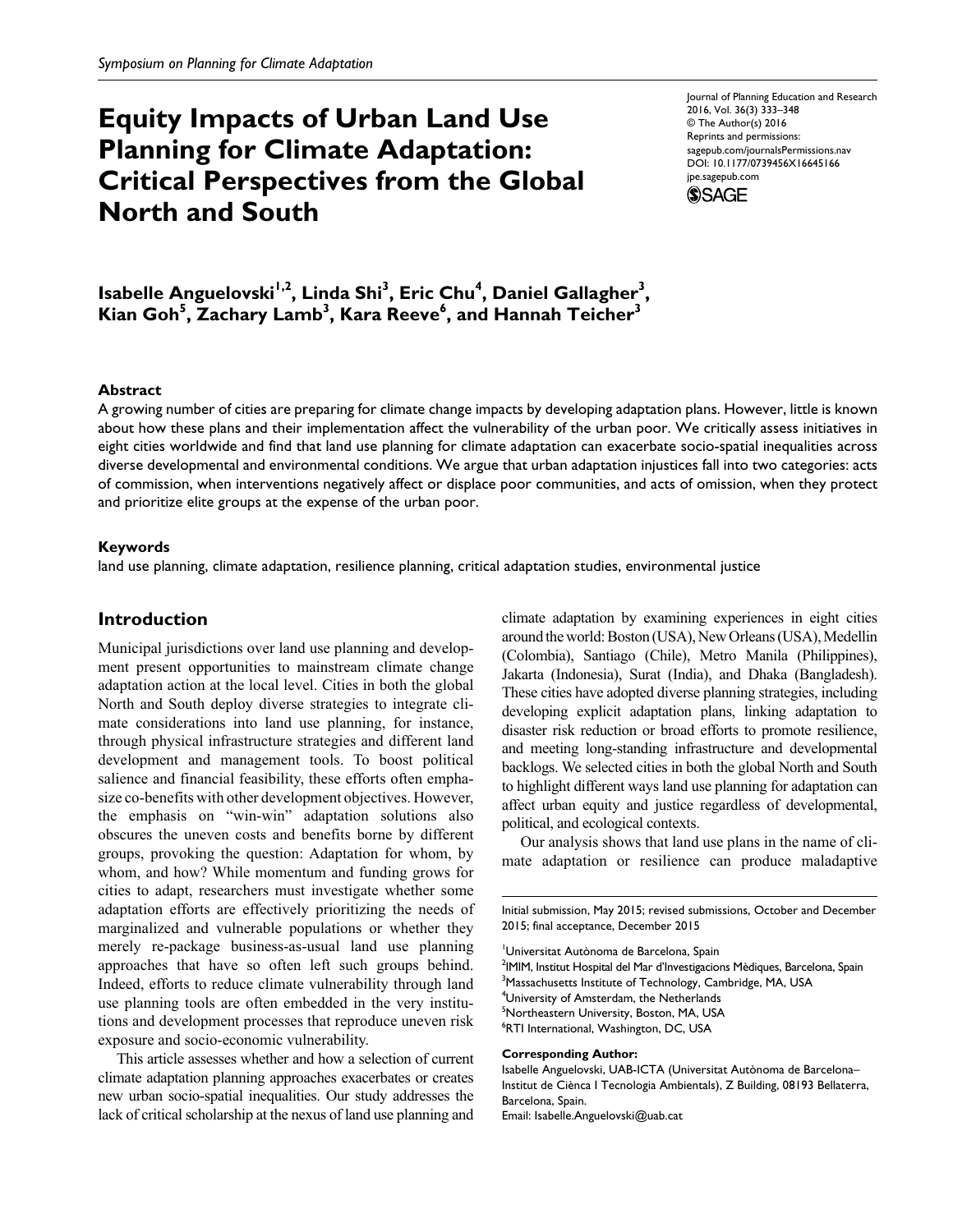outcomes for historically marginalized residents through two types of injustices: acts of commission and acts of omission. We find acts of commission when infrastructure investments, land use regulations, or new protected areas disproportionately affect or displace disadvantaged groups. Conversely, acts of omission refer to plans that protect economically valuable areas over low-income or minority neighborhoods, frame adaptation as a private responsibility rather than a public good, or fail to involve affected communities in the process. While these patterns echo past experiences with land use and infrastructure development (e.g., Flyvbjerg, Bruzelius, and Rothengatter 2003), they also represent a "double" injustice (Leichenko and O'Brien 2008) because disadvantaged groups who contributed the least to global carbon emissions are bearing the brunt of the social costs of adaptation and, at the same time, are being excluded from the benefits of climate adaptation action.

# **Challenges in Planning for Justice in Climate Adaptation**

Land use planning interventions over infrastructure, zoning, and development often entail a reallocation of financial, political, and human resources. Existing scholarship highlights two mutually reinforcing aspects of justice: distributive justice allocates resources to maximize benefits for the most disadvantaged (Rawls 1971; Walzer 1983) while procedural justice ensures meaningful participation of communities in decisions that affect them in order to counteract past oppression (Young 1990). However, the pursuit of these principles remains challenging due to competing planning goals, political incentives, fiscal realities (Godschalk 2004), and weak recognition of the needs and identities of historically marginalized groups (Young 1990; Honneth 1992).

Scholars of environmental justice have shown that polluting forms of land uses, such as incinerators, hazardous waste sites, and power plants, are often sited nearby marginalized and impoverished neighborhoods (Bullard 1990; Mohai, Pellow, and Roberts 2009). Mega-projects for flood mitigation and transportation have displaced millions worldwide (Flyvbjerg, Bruzelius, and Rothengatter 2003), even as private property development along vulnerable waterfronts has increased exponentially. Scholars have also documented the disproportionate availability of environmental amenities, such as parks and trees, in more affluent neighborhoods. However, more recently, even environmental goods have been shown to produce negative impacts through gentrification (Anguelovski 2015; Dooling 2009). New priorities around climate adaptation and resilience, therefore, emerged against this backdrop of urban segregation, spatial inequality, and the uneven application of land use planning and development interventions.

Recent adaptation efforts draw on many existing planning instruments (Anguelovski, Chu, and Carmin 2014; Bulkeley and Castán Broto 2013; Shi, Chu, and Carmin 2016).<sup>1</sup> For example, many cities are integrating adaptation with disaster risk reduction efforts (IPCC 2014); designing adaptation specific infrastructures such as dams and seawalls (Carmin, Dodman, and Chu 2013); or updating building codes, zoning ordinances, land use plans, and capital investment policies to include risk assessments (Cutter et al. 2014; Taylor et al. 2012). These efforts reflect a reliance on rational and comprehensive approaches to overcome uncertainty and produce "win-win" benefits (e.g., Godschalk, Brody, and Burby 2003; While and Whitehead 2013).

Operationally, adaptation planning, especially in the global North, focuses on infrastructure and land use planning solutions. Northern priorities around addressing social vulnerability target building community social capital or shortterm solutions such as cooling centers, emergency contact lists, and provision of materials in multiple languages (Preston, Westaway, and Yuen 2011). Conversely, the global South often argues for the "right to development" as a way to raise individual adaptive capacity (Ayers and Dodman 2010). Such efforts promote community-based and pro-poor adaptation actions that tackle underlying drivers of vulnerability, including poverty, housing insecurity, and inadequate access to social services (Bulkeley, Edwards, and Fuller 2014; Castán Broto, Oballa, and Junior 2013). Globally, adaptation planning commonly involves downscaling climate models and pursuing technical monitoring and evaluation strategies (Füssel 2007; Nay et al. 2014). Adaptation, in this sense, draws on strategic and goal-oriented planning (Measham et al. 2011), which emphasize obtaining the best available climate data as a basis for taking scientifically sound actions.

Adaptation planning often also reflects practices inspired by the communicative turn in planning practice (Forester 1999; Purcell 2009). To tackle multisector challenges, some cities have established offices to coordinate action across agencies; formed committees to engage public, private, and academic actors (Anguelovski and Carmin 2011; Carmin, Anguelovski, and Roberts 2012); or made concerted efforts to include vulnerable and marginalized communities (Archer et al. 2014; Bulkeley et al. 2013). Participatory and inclusive planning has helped to avoid top–down decisions, foster consensus on adaptation priorities and strategies, and promote durable decisions and plans (Castán Broto, Boyd, and Ensor 2015; Chu, Anguelovski, and Carmin 2016; Healey 2005; Innes and Booher 2010; Shapiro 2009).

However, scholars are beginning to question how adaptation planning strategies—even those designed to be participatory—may be exacerbating unequal outcomes (Shi et al. 2016). Rational, technocratic, and communication-focused planning approaches by nature advocate for an ideal "public good" while deemphasizing asymmetric power dynamics and conflict over resources (Flyvbjerg 1998; Wildavsky 1979; Yiftachel and Huxley 2000). Focusing on "climate proofing" and "win-win" solutions therefore hides tradeoffs associated with the uneven distribution of adaptation costs and benefits (Pelling, O'Brien, and Matyas 2015).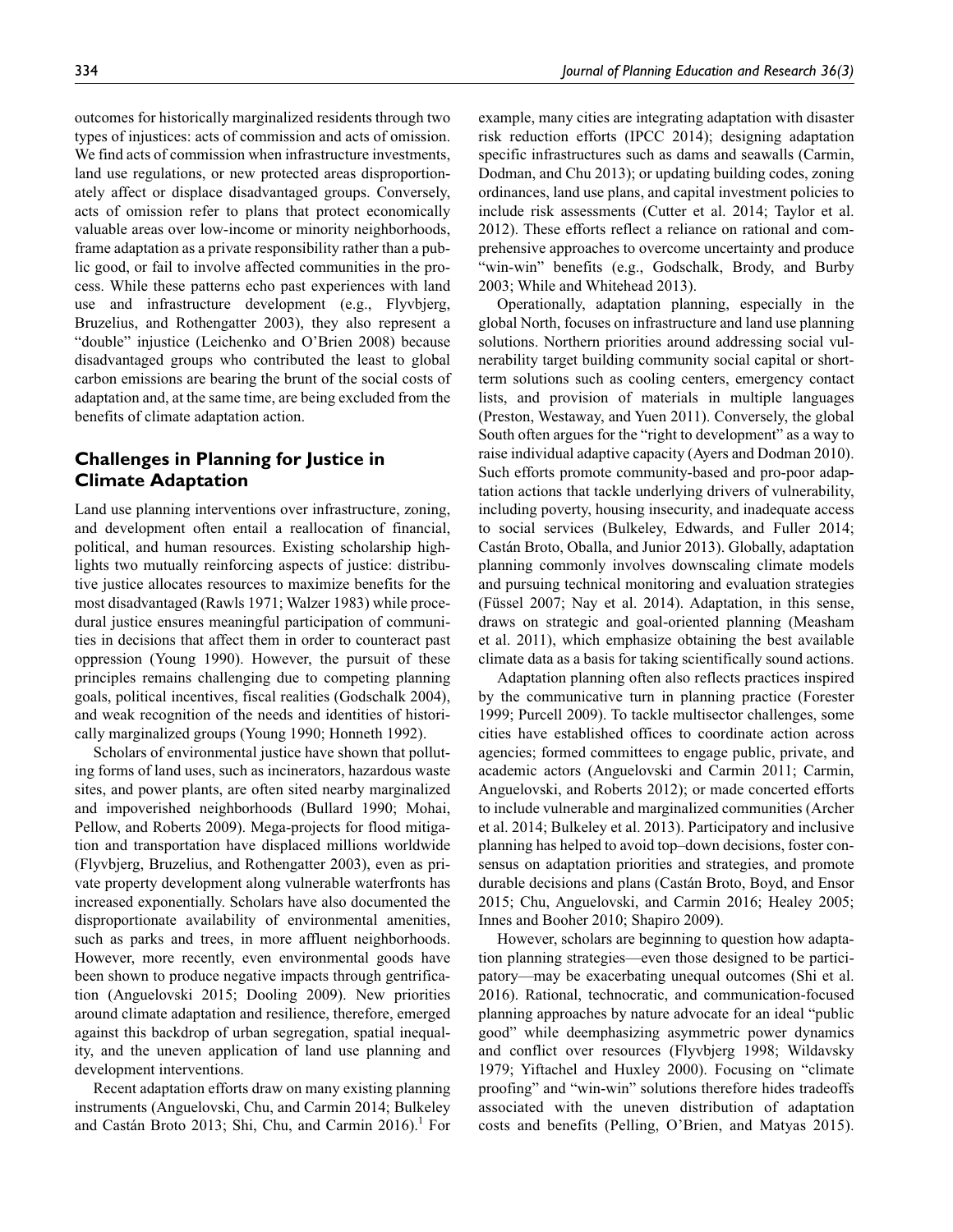Furthermore, adaptation through technocratic interventions or the devolution of responsibility to individual households ignores existing inequality in adaptive capacity and produces zones of greater "ecological security" or green enclaves (Hodson and Marvin 2010). There is growing evidence that urban economic actors may be employing the rhetoric of climate resilience to entrench speculative, exclusionary, or unsustainable practices, thus exacerbating historic injustices associated with infrastructure and land use development (Sovacool, Linnér, and Goodsite 2015).

These discussions demonstrate how efforts to catalyze adaptation as a new policy arena sometimes problematically align adaptation with development interests in ways that undermine the need for deeper reforms (Anguelovski, Chu, and Carmin 2014; Bulkeley and Tuts 2013; Preston, Mustelin, and Maloney 2013; Simon and Leck 2015). In response, some scholars argue that efforts to resist, incrementally adapt, and build or design their way out of the climate crisis are insufficient to redress socio-spatial disparities (Pelling, O'Brien, and Matyas 2015). Rather, cities must pursue deliberate transformative actions to increase the scale of interventions, address drivers of socio-spatial vulnerability, and fundamentally alter economic growth paradigms and class relations (Kates, Travis, and Wilbanks 2012; Pelling, O'Brien, and Matyas 2015).

This article contributes to this debate by setting a foundation for critical studies of adaptation planning. Building on theories of comparative urbanism, we examine how land use plans and interventions create or exacerbate sociospatial inequalities. Such critical examinations are necessary given the growing global portfolio of urban adaptation interventions and increasing incidences of social, spatial, and environmental injustices attributed to them.

## **Methodology**

This article explores ways in which land use planning for climate adaptation can lead to maladaptive outcomes for disadvantaged communities. With the goal of identifying key drivers of maladaptation in mind—but without prior knowledge of which kinds of equity issues may be present—we selected emblematic cases of cities that are at the forefront of climate adaptation planning across the global North and South. Much academic and policy literature documents how each city is responding to climate risks, although not all are labeling their efforts as adaptation. For example, some use the vocabulary of resilience in the context of a changing climate. Each city has also progressed far enough in their adaptation planning process to allow for early assessments of their implications.

We purposefully selected prominent examples of early adopter cities across a wide range of technocratic and communicative planning approaches, and included cases with different levels of economic development, sources of climate vulnerability, and governance arrangements. We did so both to inductively identify the full set of mechanisms by which land use planning for adaptation may lead to greater inequality, as well as to examine whether and how patterns of injustice hold regardless of context (De Souza Briggs 2008; Robinson 2011).

The eight cities we examined include Boston, New Orleans, Medellin, Santiago, Metro Manila, Jakarta, Surat, and Dhaka. Table 1 summarizes each city's climate risks and vulnerabilities and Table 2 highlights their main land use planning initiatives and strategies for climate adaptation.

Our analysis is based on fieldwork conducted between 2011 and 2015. Each co-author was responsible for one case study (and in one case, two) and conducted interviews and observed or participated in climate adaptation and planning meetings. Through snowball sampling, we conducted interviews in each city covering a variety of themes related to climate adaptation beyond issues of equity and justice. Interviews lasted between thirty minutes and two and a half hours and did not require translators (except in Dhaka). Interviewees included elected officials, midlevel staff, and directors of national, state, and municipal departments for climate, environment, housing, water, infrastructure, and economic development; local financial institutions and private companies; international foundations and transnational networks; nongovernmental and community-based organizations; and designers, engineers, academics, and other local experts.

Interview questions focused on experiences of climate impacts, responsibilities in adaptation or resilience planning, strategies or decisions around crafting and implementing land use and infrastructure plans, tensions between goals and priorities articulated within the plans, and issues of equity and justice when considering adaptation needs. We triangulated interview data by participating in adaptation planning meetings and analyzing contents of adaptation reports, policies, regulations, and meeting minutes. We constructed narratives for each case study using these multiple stakeholder perspectives and data sources.

We inductively analyzed and compared adaptation interventions from across the eight cities to identify patterns of procedural and distributive equity. This process identified two broad categories of equity considerations: acts of commission and acts of omission.<sup>2</sup> In a second stage of data analysis consisting of a thematic analysis of the cases, we identified four strategies associated with these two categories of inequity: (1) provision of protective infrastructure; (2) enforcement of land use regulations; (3) participation in planning processes; and (4) engagement with the private sector. We then identified pairs of cities whose climate adaptation experiences best illustrate how these four mechanisms are exhibited on the ground. These pairings emerged from the analysis, and are not a priori framings based on speculation. The objective of this iterative analysis was to develop and propose an analytical framework that serves as a foundational critique of ongoing adaptation activities commonly found around the world. This framework can then be applied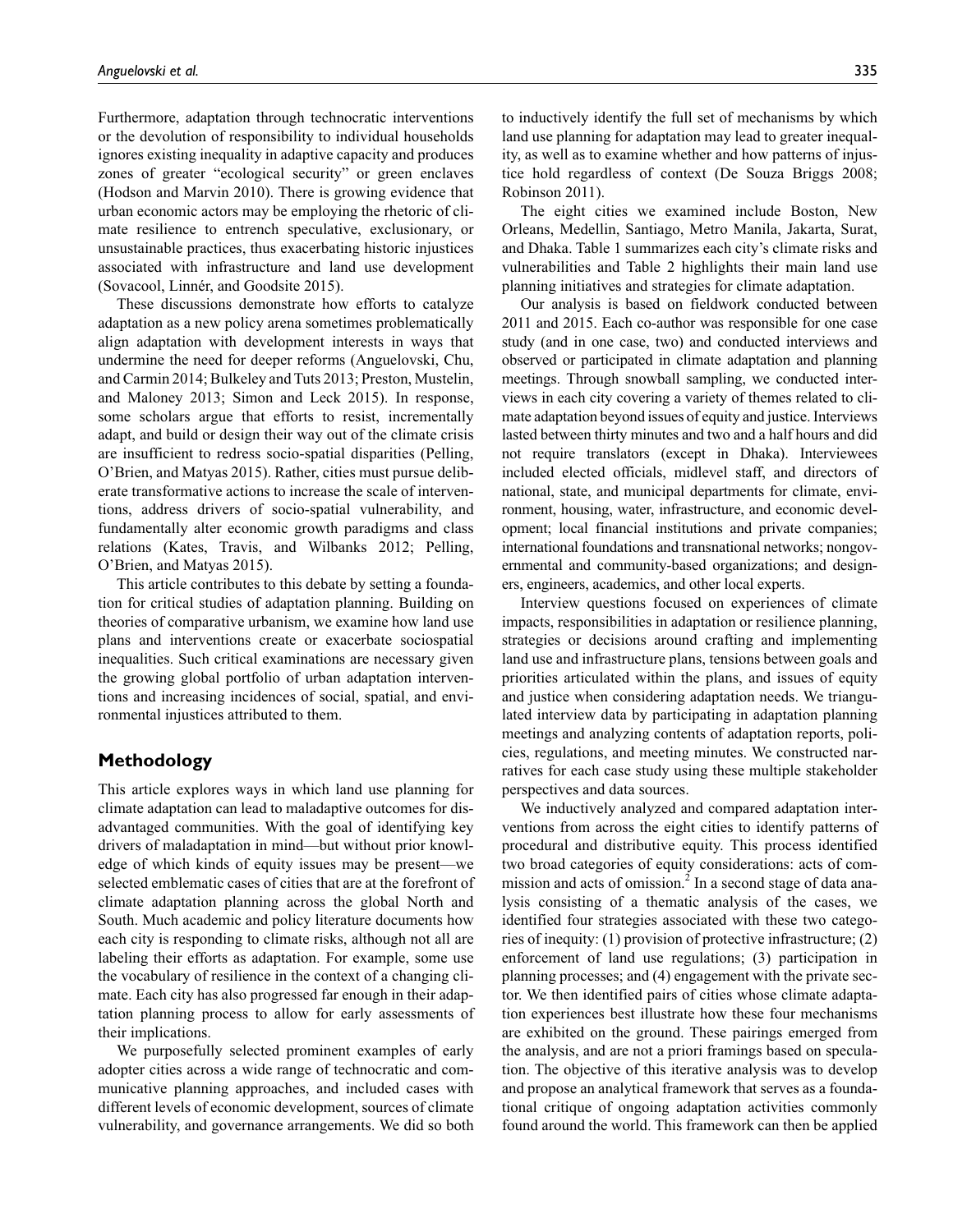|                              | <b>Climate Risks</b>                                                                                         | Vulnerability                                                                                                                                     |
|------------------------------|--------------------------------------------------------------------------------------------------------------|---------------------------------------------------------------------------------------------------------------------------------------------------|
| New Orleans, USA             | More frequent and severe storms, sea level rise<br>(SLR), land subsidence                                    | City below sea level, dependent on old<br>infrastructure, inadequate housing, evacuation<br>options, and access to services by the poor           |
| Dhaka, Bangladesh            | River flooding, waterlogging, SLR, high heat,<br>waterborne disease                                          | Rapid population growth, constrained land supply,<br>large poor population (40% informal), reliance on<br>river embankments                       |
| Medellin, Colombia           | More frequent and severe precipitation, landslides,<br>mudslides, drought, temperature rise, water<br>supply | Development on slopes without adequate<br>foundations, especially for 280,000 poor<br>households                                                  |
| Metro Manila.<br>Philippines | More frequent and severe storms, storm surge,<br>subsidence, SLR, landslides, high heat                      | High flood risk, metro produces 40% of national<br>GDP, has density of 18,000 people/km2, and<br>102,000 informal families living along waterways |
| Santiago, Chile              | Increasing water scarcity, intensifying urban<br>flooding, rising urban heat island effects                  | Low income neighborhoods vulnerable to drought,<br>floods, and heat island effects                                                                |
| Jakarta, Indonesia           | More frequent and severe storms and flooding,<br>subsidence, SLR                                             | Rapid population growth, projected floods<br>threaten 4.5 million in North Jakarta and informal<br>settlements along the coast and 13 rivers      |
| Boston, USA                  | More frequent and severe storms and precipitation,<br>land subsidence, SLR, urban heat                       | Areas built on landfill, including low income areas,<br>are flood prone                                                                           |
| Surat, India                 | More frequent and severe storm, severe river<br>flooding, coastal erosion due to SLR                         | Rapid urbanization, high rates of informality, floods<br>threaten informal settlements and critical urban<br>industries                           |

**Table 1.** Key Climate Risks and Vulnerability of Selected Case Study Pairs.

to other cities to assess potential inequitable impacts of adaptation projects.

# **Equity Impacts of Adaptation and Land Use Planning**

A comparison of the eight cities shows how land use planning interventions for adaptation can disproportionately impact low income and minority groups by creating or exacerbating different forms of socio-spatial inequality. Despite the diversity of approaches pursued across the cities (see Table 2), they share patterns of unjust outcomes. We present the cases in thematic pairs representing each of the four mechanisms of inequity to demonstrate how these patterns manifest across contexts, although more than one mechanism can be at work in any given city. The first two pairs (New Orleans and Dhaka, Metro Manila and Medellin) unpack the inequitable impacts of specific infrastructure and spatial planning interventions. The second two pairs (Santiago and Jakarta, Boston and Surat) highlight procedural equity implications of decision-making approaches that exclude the poor or rely on private sector action.

# *Uneven Access to Flood Protective Infrastructure in New Orleans and Dhaka*

Many cities rely on engineered infrastructure to reduce exposure to flood risks, despite research showing that such efforts often increase flood losses (Colten, Kates, and Laska 2008). Both New Orleans and Dhaka have recently strengthened flood protection infrastructures, such as levees, canals, and pumps, in response to disasters. The two cities vary in their socioeconomic contexts, but have taken similar approaches to reducing risks through physical infrastructure interventions, which have in turn resulted in comparable trends of social-spatial inequity and vulnerability entrenchment.

For New Orleans, the unequal distribution of flood impacts became clear within days of the levees collapsing after Hurricane Katrina in 2005. Before and after Katrina, land use and development patterns have played a significant role in determining how vulnerability is distributed (Finch, Emrich, and Cutter 2010). Throughout the city's history, predominantly lower-income and African American neighborhoods developed in areas with greater flood risks (Campanella 2007). Although New Orleans has experienced a surge in community development and environmental projects since Katrina (Irazábal and Neville 2007), the city has also witnessed a wave of "disaster capitalism" (Klein 2007) and privatization of public services. The failures of early planning efforts—together with Mayor Ray Nagin's avowed faith in a market-based recovery—contributed to the inability to address the land use and flood hazard nexus in urban planning.

Post-Katrina, the city underwent several extensive planning processes, but there was fierce public opposition to an early plan by the Bring New Orleans Back Commission (BNOBC) that sought to "shrink the city's footprint" to reduce flood vulnerability. This became known as the "green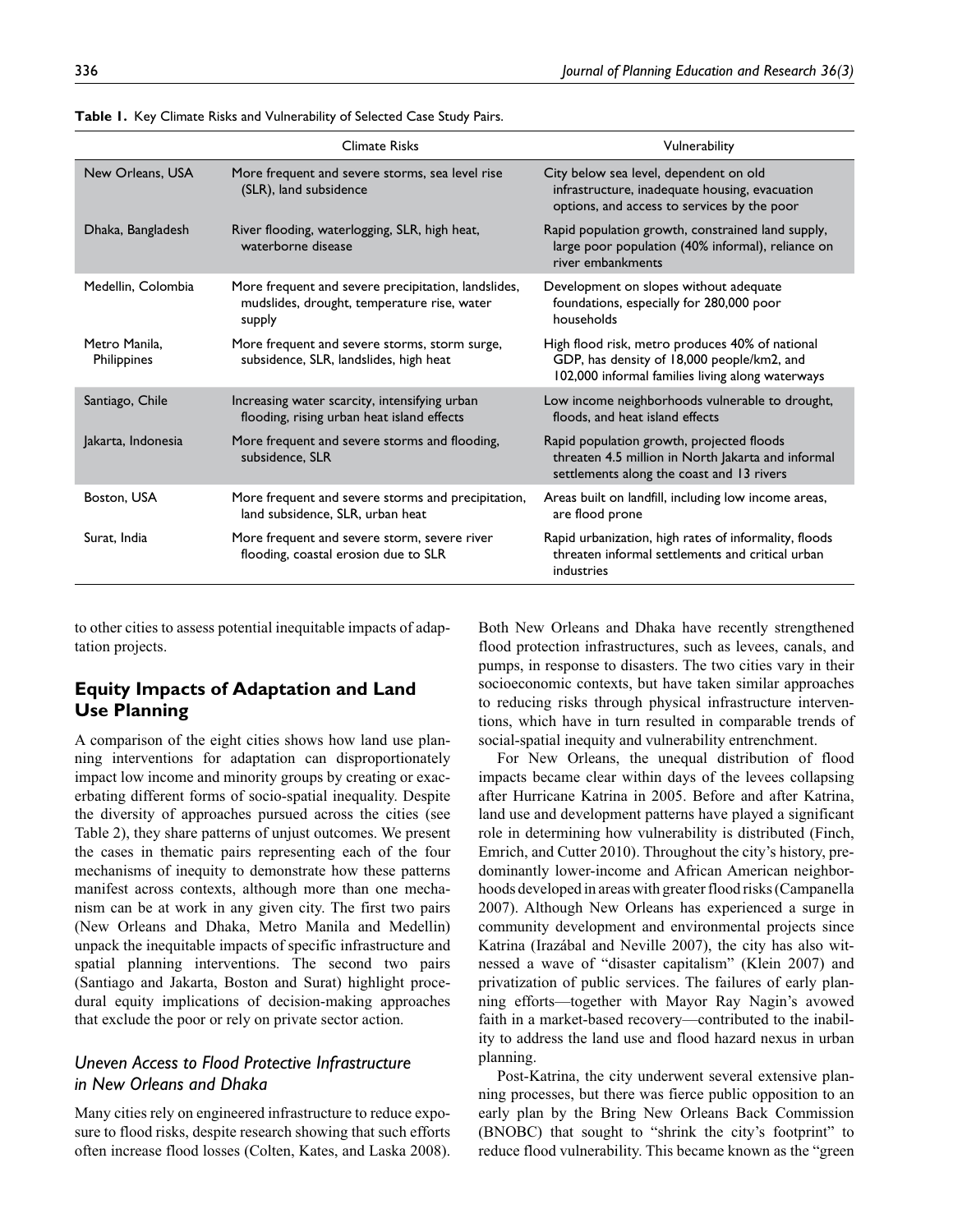| City                                             | Adaptation Policies and Plans                                                                                                                                   | Adaptation Land Use Strategies                                                                                                                                                                                                                                                                                          |  |
|--------------------------------------------------|-----------------------------------------------------------------------------------------------------------------------------------------------------------------|-------------------------------------------------------------------------------------------------------------------------------------------------------------------------------------------------------------------------------------------------------------------------------------------------------------------------|--|
| Uneven access to flood protective infrastructure |                                                                                                                                                                 |                                                                                                                                                                                                                                                                                                                         |  |
| New Orleans                                      | • Resilient New Orleans (2015)<br>Greater New Orleans Urban Water Plan (2013)<br>Unified New Orleans Plan (2007)<br>Bring New Orleans Back (2005)               | • Reduce reliance on pumps/levees, take advantage of<br>water as an urban amenity<br>Despite proposals to realign land use in the city to<br>$\bullet$<br>reduce hazard exposure, no significant changes to<br>land use planning or strategy implemented to address<br>climate-related risks                            |  |
| Dhaka                                            | Dhaka Metropolitan Development Plan (1995–2015)<br>Flood Action Plan 8a and 8b (1991)                                                                           | Flood mitigation is of primary concern. Zones set aside<br>$\bullet$<br>for flood flow, flood water retention, and traditional<br>rural settlements but face weak enforcement and high<br>urbanization pressure                                                                                                         |  |
|                                                  | Selective land use regulations and resettlement                                                                                                                 |                                                                                                                                                                                                                                                                                                                         |  |
| Metro Manila                                     | • 2035 Metropolitan Flood Management Master Plan<br>(2012)<br>• Climate Change Act (2009)                                                                       | • New dams and dikes, dredge canals, upgrade existing<br>drainage infrastructure<br>• Relocate 125,000 households from waterway                                                                                                                                                                                         |  |
| Medellin                                         | Disaster Risk Reduction Act (2009)<br>Development Plan (2012-2015)                                                                                              | embankments to surrounding provinces<br>• 46-mile green ring to limit growth and new settlements                                                                                                                                                                                                                        |  |
|                                                  | Territorial Organization Plan (2013)<br>Metropolitan Green Belt (2012)<br>Plan Bio 2030 (2013)                                                                  | Relocation of the urban poor on hillsides to promote<br>$\bullet$<br>core density<br>Climate education for poor neighborhoods                                                                                                                                                                                           |  |
|                                                  | Integral Urban Projects (2004-)                                                                                                                                 | Improvement to public and alternative transport<br>Upgrade dwellings to conform with building codes                                                                                                                                                                                                                     |  |
|                                                  | Privileging elite participation                                                                                                                                 |                                                                                                                                                                                                                                                                                                                         |  |
| Santiago                                         | Climate Adaptation Plan for the Metropolitan<br>Region of Santiago (2010-2012)<br>• National Climate Change Action Plan (2008) and<br>Strategy (2006)           | Improved drainage channels and green urban spaces;<br>reduced water demand through flow restriction fixtures;<br>reformed institutions to manage water basin-wide<br>Adaptation Plan is yet to be implemented, but national<br>government intends to replicate the planning process in<br>cities throughout the country |  |
| Jakarta                                          | National Capital Integrated Coastal Development<br>Plan (2014)<br>• National Action Plan for Climate Change Adaptation                                          | Giant Sea Wall and new city for 1.5 million people on<br>٠<br>reclaimed land in the Jakarta Bay to stop floods from the<br>sea and ease drainage on land                                                                                                                                                                |  |
|                                                  | (2013)<br>• Strategy for Mainstreaming Adaptation into National<br>Development Planning (2012)                                                                  | Large retention ponds behind the wall are pumped out<br>$\bullet$<br>to maintain drainage from rivers and canals<br>• Ongoing canal and river dredging projects by World                                                                                                                                                |  |
|                                                  | Jakarta Coastal Defense Strategy (2012)<br>Private sector embeddedness                                                                                          | Bank and JICA require eviction of slum settlements                                                                                                                                                                                                                                                                      |  |
| <b>Boston</b>                                    | Enhancing Resilience in Boston (2015)                                                                                                                           | • Integration of climate into city operations; e.g., climate                                                                                                                                                                                                                                                            |  |
|                                                  | Greenovate Boston Climate Action Plan (2014)<br>Building Resilience in Boston, Climate Ready<br>Boston, Preparing for the Rising Tide (all 2013)                | review in development permitting<br>Lobbying regional entities and neighboring cities to<br>climate proof infrastructure<br>Expanding FEMA maps to include sea level rise<br>Private sector action and resilience zones                                                                                                 |  |
| Surat                                            | • Asian Cities Climate Change Resilience Network<br>pilot city (2008-2014)<br>• Surat Climate Change Trust (2013)<br>• Surat Climate Resilience Strategy (2011) | Design competition on housing for low-income flood-<br>prone areas; cool roof and passive ventilation for public<br>housing; GIS database of vulnerable slums to facilitate<br>evacuation<br>Recent projects: End-to-end early warning system,<br>٠<br>Urban Health and Climate Resilience Centre                       |  |

**Table 2.** Key Adaptation Policies, Plans, and Land Use Strategies in Case Sites.

dot plan" after the infamous map that was interpreted as calling for the conversion of several low-lying neighborhoods into green space. The plan proposed widespread replacement of predominantly African American residential areas, such as Gentilly, with parks while sparing similarly heavily damaged and predominantly white neighborhoods, such as Lakeview. This top–down plan seemed to confirm African American communities' fears and suspicions of land-grabbing (Breunlin and Regis 2006). Having acquired an aura of racially charged opportunism, the BNOBC plan was soon abandoned, and with it discussions of substantial land use change largely disappeared.

While the US government has spent more than US\$14.5 billion since Katrina to strengthen New Orleans's flood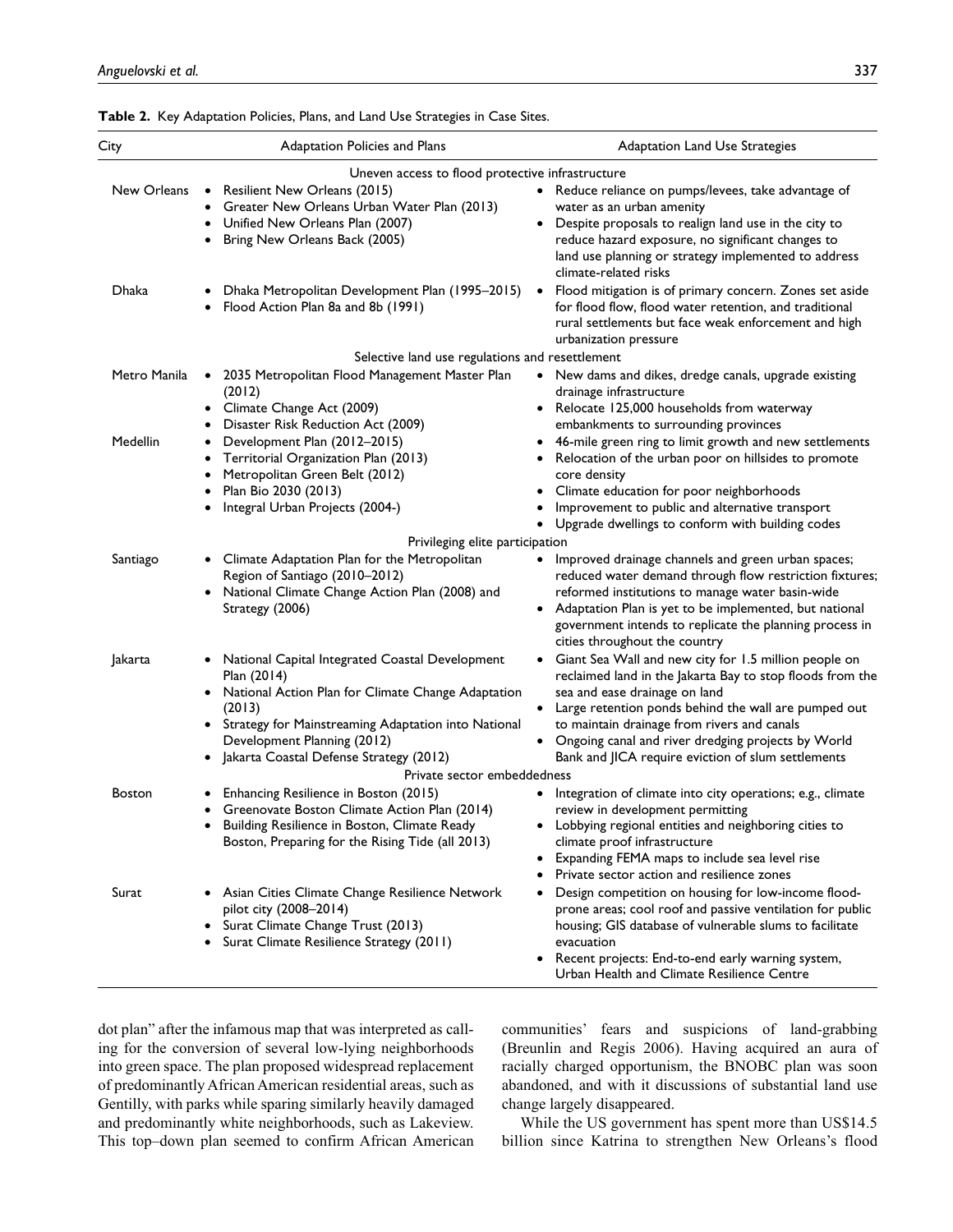infrastructure, neither the levee alignments nor the city's land use patterns have substantially changed (interviews, 2014, 2015; USACE 2014). Post-Katrina gentrification of relatively flood-safe neighborhoods along the Mississippi River's natural levees, together with the recovery's failure to address persistent and uneven flood vulnerability through land use reform, means that poor African American communities will likely continue to be disproportionately vulnerable. The recent Greater New Orleans Urban Water Plan suggests a number of urban design strategies to productively reintegrate water into the fabric of the city, but the plan does not propose any significant changes to land use patterns (Papacharalambous et al. 2013). Furthermore, the Urban Water Plan's inattention to issues of equity and inclusion, coupled with an emphasis on increasing property values by expanding waterfront housing, raises concerns about potential gentrification and the creation of "ecological enclaves" (Checker 2011; Hodson and Marvin 2010). The 2015 Resilient New Orleans Strategy, which proposes improving stormwater drainage and establishing a savingsmatching program to help low- and middle-income residents set aside emergency funds, is an attempt to make the city both more equitable and adaptable. However, recent waves of gentrification of low-income and black neighborhoods such as Tremé will likely instead shift resources to neighborhoods where housing prices are skyrocketing (interviews, 2015).

Like New Orleans, Dhaka is located in an extensive and dynamic river delta. The city faces rapid urbanization with limited access to flood-safe land for expansion. After destructive floods in 1987 and 1988, the Government of Bangladesh implemented the Greater Dhaka Integrated Flood Protection Project (GDIFPP) to reduce flooding in the city. Under this plan, earthen embankments, pumps, and sluice gates were constructed to protect the more urbanized western Dhaka. However, resource constraints have delayed planned embankments in less densely populated area of eastern Dhaka. The planning and execution of the GDIFPP, along with broader development trends, have disproportionately burdened the urban poor. The siting of embankments, designed with little consultation of residents, has caused major disruptions to adjacent communities and their livelihoods. Initial designs have also excluded substantial areas of low-income settlement and caused widespread waterlogging inside the protected zone (Rasid and Mallik 1996).

Because of the inadequate application of land use controls and insufficient provision of land and public housing, the western embankment has caused displacement of poor communities inside and outside the protected zone. Interviews with residents (2014) revealed that poor communities living next to canals and embankments are threatened with eviction in the name of flood protection, which discourages investment in flood adaptation. Meanwhile, although the Dhaka Metropolitan Development Plan designates "flood flow zones" and floodwater retention areas as off-limits to

development (RAJUK 1997), the municipality has allowed powerful private developers to conduct landfilling in these areas for middle- and high-income housing (Feldman and Geisler 2012). In addition to residential displacement, uncontrolled landfilling is also replacing paddy land and canals with expanses of river sand, undermining agriculture and fishing-based livelihoods (interviews with affected communities, 2014; site visits).

Low-income and minority groups in both New Orleans and Dhaka continue to face high flood risks despite the construction of new flood infrastructure. In New Orleans, historic power imbalances between wealthier whiter neighborhoods and lower-income black communities have limited efforts to upgrade infrastructure in ways that would better protect poor minority residents from future disasters and address the roots of the city's mounting vulnerability to floods. In Dhaka, urbanization pressures, conflicting incentives, and uneven land use enforcement have also promoted flood-exacerbating development while displacing the poor.

# *Selective Enforcement of Land Use Regulations and Resettlement in Manila and Medellin*

Many cities are opting to resettle vulnerable populations out of risk areas. Unlike Northern cities, where most property rights are clear and formal, informal settlements in the South have few legal protections, are easier to evict and cheaper to expropriate, and are located in areas targeted for infrastructure projects and more profitable private developments (Moser and Satterthwaite 2010). Faced with climate change, governments are expanding or adopting new forms of eviction and resettlement programs. Our analysis of Manila and Medellin demonstrate how resettlement and selective growth containment in the context of land use planning for adaptation can exacerbate the vulnerability of the poorest.

After suffering devastating floods in 2009 and 2012, Metro Manila was confronted with the need to upgrade the region's flood management infrastructure. In response, the government adopted the 2035 Metropolitan Flood Management Master Plan in 2012, which, for a cost of US\$8.4 billion, funded long-standing plans to build dams and road dikes, dredge canals and widen waterways, rehabilitate and expand drainage infrastructure, protect and reforest the upper watersheds, and improve disaster preparedness (GFDRR 2013). Politicians and the media blamed informal households for clogging drainage networks during past flooding events (GFDRR 2013). In response, the Master Plan proposed to relocate one hundred thousand households away from waterway embankments, twenty thousand households of which have been resettled as of 2014 (Moss 2014). Despite efforts to prioritize in-city relocation, most resettlement housing is built in surrounding provinces because of escalating land prices and national caps on social housing costs. Additionally, poor communities continue to be exposed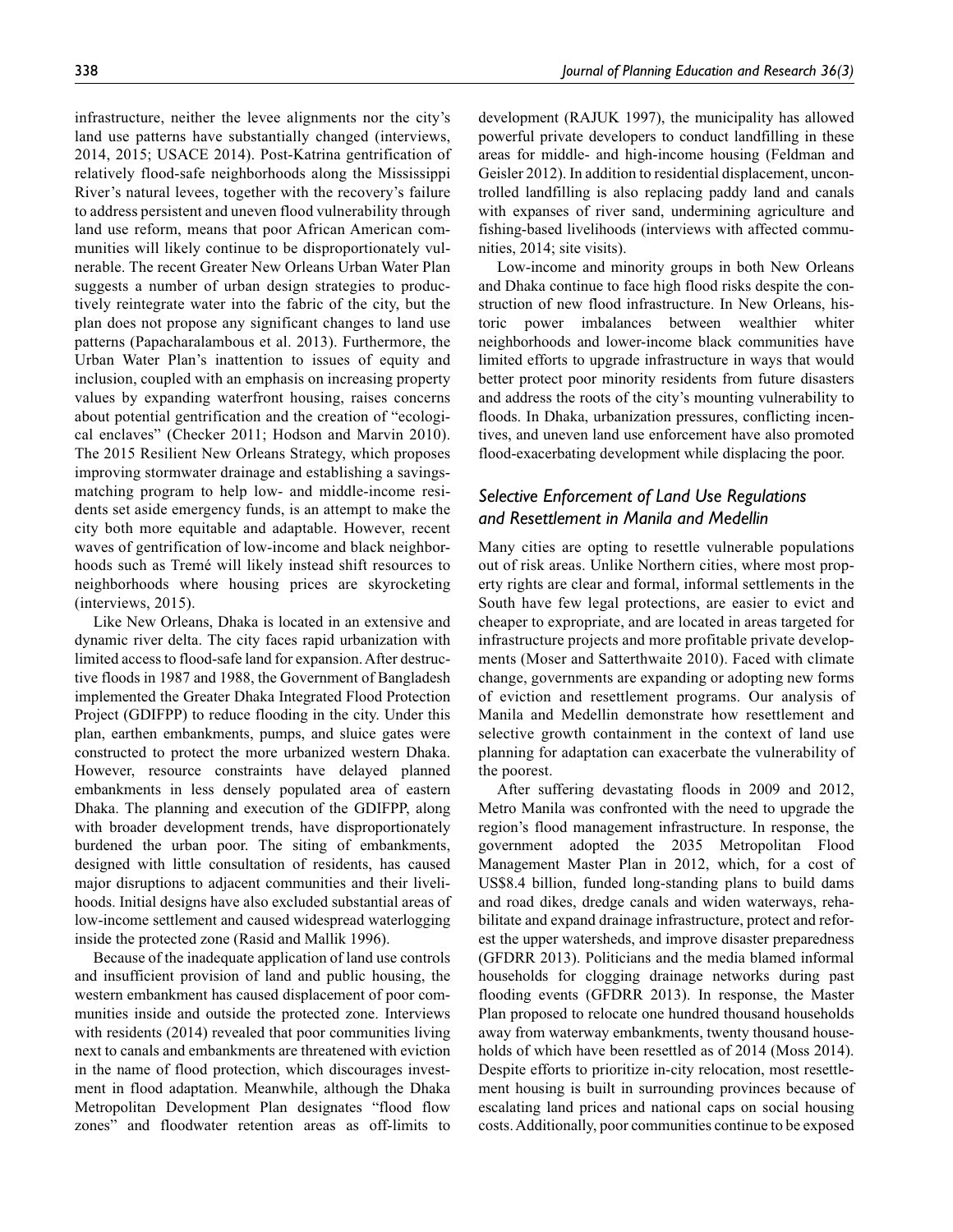to floods, typhoon winds, heat, and landslides in resettlement sites, where they have fewer livelihood resources to cope with impacts (site visits and interviews with housing officials and community organizations, 2013).

Flood risks in Metro Manila are also attributed to the fact that national building codes, local zoning ordinances, and postdisaster reconstruction guidelines do not stipulate higher standards for development in flood zones. Since most local governments do not enforce a national law of three-meter easements along waterways, 41 percent of Metro Manila's 273 waterways have been filled for roads, private shopping malls, and middle-income housing (Senate of the Philippines 2013). Interviews with housing officials (2013) showed that clearing waterways is most easily implemented in informal areas even though public, private, and informal developments have all impaired the floodplain. In that sense, the Master Plan's targeting of informal settlements to make room for water ignores the contribution of formal sector and higher-end—developments to the floodplain urbanization and their responsibilities for climate adaptation.

Like Manila, Medellin shares similar challenges of expanding no-build zones and relocating residents from riskprone areas. As one of Mayor Aníbal Gaviria's thirty-one flagship projects, the Metropolitan Green Belt (announced in 2012) seeks to contain growth while reducing landslide risks. This project builds on Medellin's tradition of urban rebranding, physical interventions, and municipal entrepreneurialism to address pervasive social problems. The plan, which will affect 230,000 residents living above the 1,800-meter altitude limit set by the Green Belt, proposes a Zone of Protection, which is the Green Belt itself; a Zone of Transition with new parks and risk mitigation measures; and a Zone of Consolidation, with new social housing high-rises and spatial improvement projects (Agudelo Patiño 2012). Controversially, the plan proposes to relocate thousands of poor residents away from ill-defined "non-recoverable areas" with high risks of landslides or flooding.

According to low-income residents, the municipality is overestimating the number of non-recoverable risk areas in their communities as a justification for relocation. Experts also note that the municipality has not performed adequate risk mitigation studies nor responded to community concerns about relocation (interviews, 2015). As a result, many residents are asking for the creation of a Dialogue Table (Mesa de Concertación) with representatives from the city planning agency and are opposed to leaving the houses they built themselves for public, one-size-fits-all social housing tower blocks on the other side of the city (interviews with affected poor communities in Comuna 8, 2013, 2015). By contrast, the Green Belt Plan reveals that higher-income neighborhoods are not being displaced, even though they have also expanded beyond the zones of buildable area and are situated on steep slopes. For example, some high-tower gated communities located next to important reserves of native forest are allowed to grow despite their potential expansion into protected land (Arango 2012).

The relocation of poor residents to make way for the Green Belt does not solve the problem of growing lowincome housing demand since the number of new housing units will be lower than the number of those lost. In this case, the demand for housing will instead likely shift to fragile hillsides outside of Medellin. The Plan Bio 2030 (2013), developed by a local university in consultation with local and regional stakeholders, expands the Green Belt to the metropolitan valley. However, the surrounding towns have not yet incorporated this concept into their territorial organization plans. Also, observations of community meetings (2013) showed that low-income residents in Medellin fear that the proposed monorail system along the Green Belt will attract tourists and wealthier residents to their neighborhoods and dispossess long-time residents of their green space for the recreation and esthetical pleasure of historically more privileged groups. Municipal councilors concur with community concerns, and further argue that such a mega-project may raise land prices, lead to local tax increases, and eventually change the social composition of hillside communities. This confirms many residents' fear that the Green Belt will introduce more social-spatial inequities (interviews, 2013). The lack of meaningful public engagement and recognition of low-income communities' development visions exacerbate procedural justice concerns and increase distrust in municipal plans.

Examples from both Manila and Medellin reveal that uneven enforcement of land use regulations and evictions—in the name of adaptation—results in wealthier formal settlements remaining in place while poor informal communities are displaced or relocated. Adaptation interventions therefore can produce social and physical isolation and trauma for vulnerable urban residents, while overlooking the importance of social cohesion, political recognition, and livelihood protection for the long-term well-being of low-income communities.

## *Privileging Elite and Expert Participation in Santiago and Jakarta*

Santiago, the capital of Chile, is one of Latin America's most segregated cities and is increasingly vulnerable to climate impacts as a result of the melting of Andean glaciers and increasing frequency of extreme weather events. Similarly, Jakarta, the capital of Indonesia, has high levels of intraurban inequality and is considered one of the world's most climate vulnerable megacities. Today, both cities are confronted with climate risks and impacts because of private market forces and elite interests usurping low-income communities' concerns during planning processes. These market forces reinforce urban inequality and challenge objectives of inclusive participation in the context of spatial and social stratification.

In Santiago, the city's eight hundred thousand low-income residents suffer from chronic water shortages and are disproportionately affected by increasing urban heat, precipitation,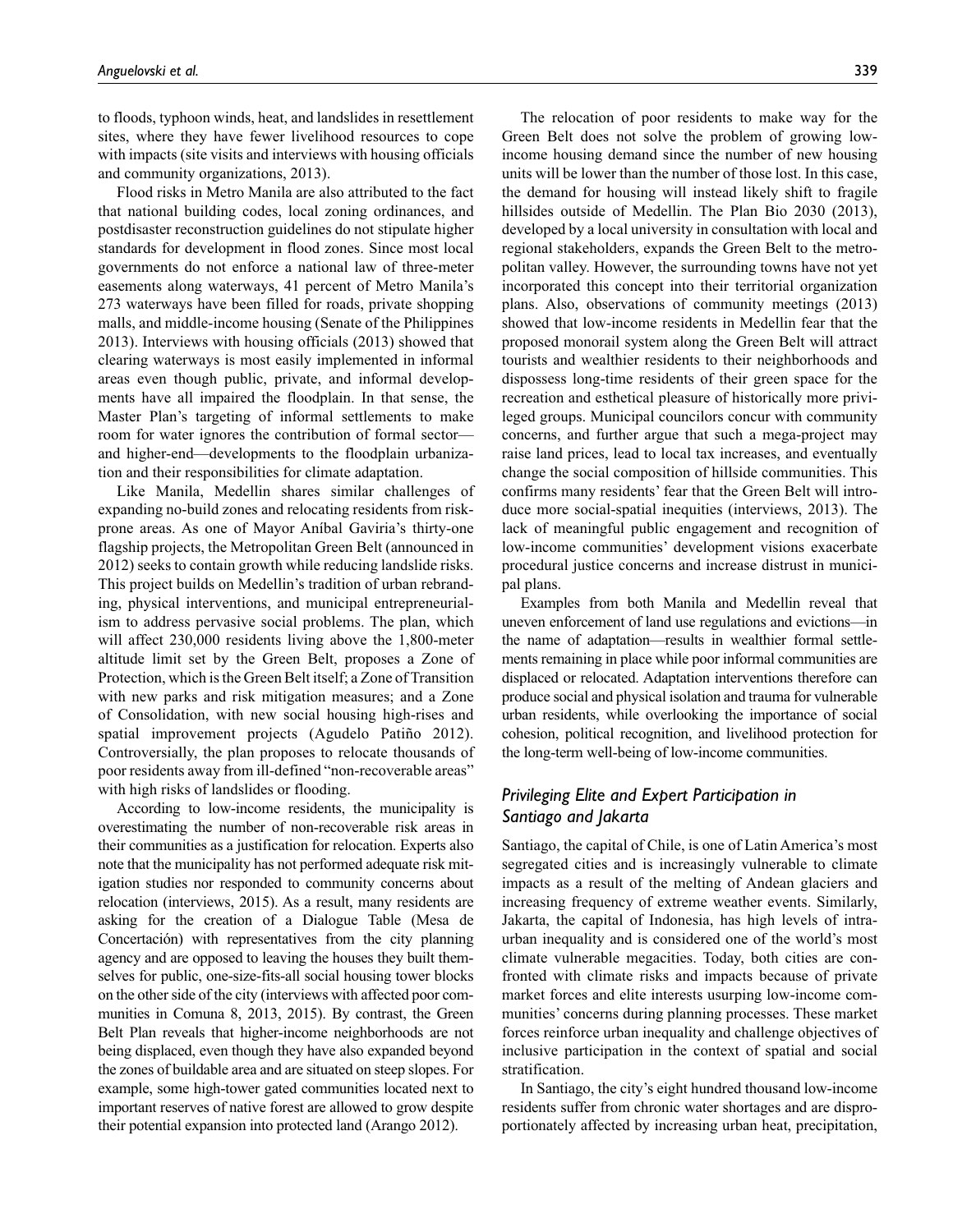and other extreme hazard risks (Correa 2013; Welz, Schwarz, and Krellenberg 2014). In 2010, regional authorities initiated the Climate Adaptation Santiago (CAS) project and in 2012 launched the Climate Adaptation Plan for the Metropolitan Region of Santiago. The planning process included ten roundtables with public, private, academic, and civil society actors (Barton, Krellenberg, and Harris 2014; Krellenberg and Katrin 2014) and proposed to rehabilitate drainage canals to reduce flood risk, reduce water demand through flow-restriction fixtures in low-income areas, increase urban green space, and create a body overseeing water management.

Although advertised as a participatory process, the Climate Adaptation Santiago project in fact did little to ensure participation of marginalized groups, either through direct representation or efforts to prioritize their adaptation needs (interviews, 2015). For example, in response to high vulnerability of the city's central and southern districts to drought, civil society representatives advocated reforming the 1981 Water Code, which is a military government-era policy instrument promoting water privatization that fails to ensure minimal potable water access by the poor during droughts (Bauer 1997; Borzutzky and Madden 2011). This debate led to confrontations over water market regulation with Santiago's water regulator, the Superintendencia de Servicios Sanitarios, who threatened to abandon the process. Interviews with coordinators of the process and civil society participants (2015) revealed that to diffuse the debate, coordinators urged those advocating for reform to "tone down their rhetoric and avoid proposing any legal or political reforms at the national level."

To achieve consensus, the coordinators ultimately restricted the ability of the adaptation strategy to address the urban poor's vulnerability by systematically privileging certain groups' interests. The fragmentation of the metropolitan region into fifty-two subregions, the limited capacity and knowledge on the part of vulnerable groups, and the impracticality of ensuring representation given the large number of stakeholders were all cited as challenges to direct representation of marginalized groups (interviews with municipal officials and technical consultants, 2015). These factors, together with the failure of the Ministry of Environment to conduct a public consultation process following the publication of the plan, constrained knowledge dissemination to the most vulnerable areas. Recent civil society mobilizations beyond the adaptation planning process have led to renewed political pressure on the national government to reform the Water Code.

Like Santiago, Jakarta faces similar challenges with prioritizing the vulnerability of the urban poor in adaptation planning efforts. The city has long struggled with serious flooding, particularly impacting poor residents in informal *kampungs* along low-lying riverbanks and coasts. After devastating floods in 2007, the Indonesian government, with funding and assistance from the Netherlands government, launched a study that culminated in the 2011 Jakarta Coastal Defense Strategy (JCDS) (Indonesia Ministry of Public Works 2011). The JCDS, exclusively authored by Dutch hydrologists, engineers, and consultants, proposed a series of floodwalls and retention lakes in the Jakarta Bay, protecting the city against sea level rise while enabling existing rivers and canals to drain into the lakes. These ideas were incorporated into the 2014 National Capital Integrated Coastal Development Master Plan (NCICD), also known as the "Giant Sea Wall." While the JCDS focused on technical feasibility, the NCICD prioritizes a visually symbolic vision of future urban development. The elite and expert-based plan proposes a "new city" for 1.5 million people on reclaimed land, between the infrastructural elements of the sea walls and retention lakes. Shaped like a giant Garuda, Indonesia's national symbol, it also showcases a new central business district, while paying much less attention to sustainable livelihoods of lowerincome residents. The project is privately funded, with new leasable land paying for the flood infrastructure (Indonesia Coordinating Ministry for Economic Affairs 2014).

The NCICD shifts issues of land use out of the existing city altogether—thus sidestepping traditional planning challenges—by proposing a sea wall city on newly reclaimed land that is financed by real estate development and serves simultaneously as financial center and flood infrastructure. At the same time, the plan requires clean rivers flowing into the retention ponds, and places increased urgency on ongoing projects to dredge and widen canals and rivers. These projects entail extensive evictions and relocation of residents living in kampung settlements along the riverbanks (Jakarta Regional Development Planning Agency 2012), disrupting economic livelihoods and longstanding social networks. While it promises social housing and attention to displaced villages and fisheries on paper, the plan has been conducted with little public participation or attention to marginalized communities. Although novel in concept and scale, the plan appears to be in line with trends of privatizing urban development, infrastructure, and services that have often resulted in protected enclaves for wealthier residents at the expense of poor communities (Firman et al. 2011; Kooy 2014; Padawangi 2012).

The NCICD is a striking example of frequent contradictions between large-scale plans and politics on the ground. The NCICD plan broke ground in 2014, but interviews with World Bank officials, Jakarta city government officials, and community organizers (2013 and 2014) showed that progress on river dredging and relocation projects—which are necessary to the long-term success of the plan—has been slow, in part because of resistance by the urban poor. Community groups in two at-risk kampungs have organized counterproposals to relocation and have forged working relationships with some city officials to consider rehousing within the area (Shepherd 2014). Nevertheless, eviction and demolition of riverbank informal settlements continue. The NCICD, in effect, is presenting a technically, economically, and symbolically ambitious solution for adaptation while largely circumventing principles of equity and inclusion.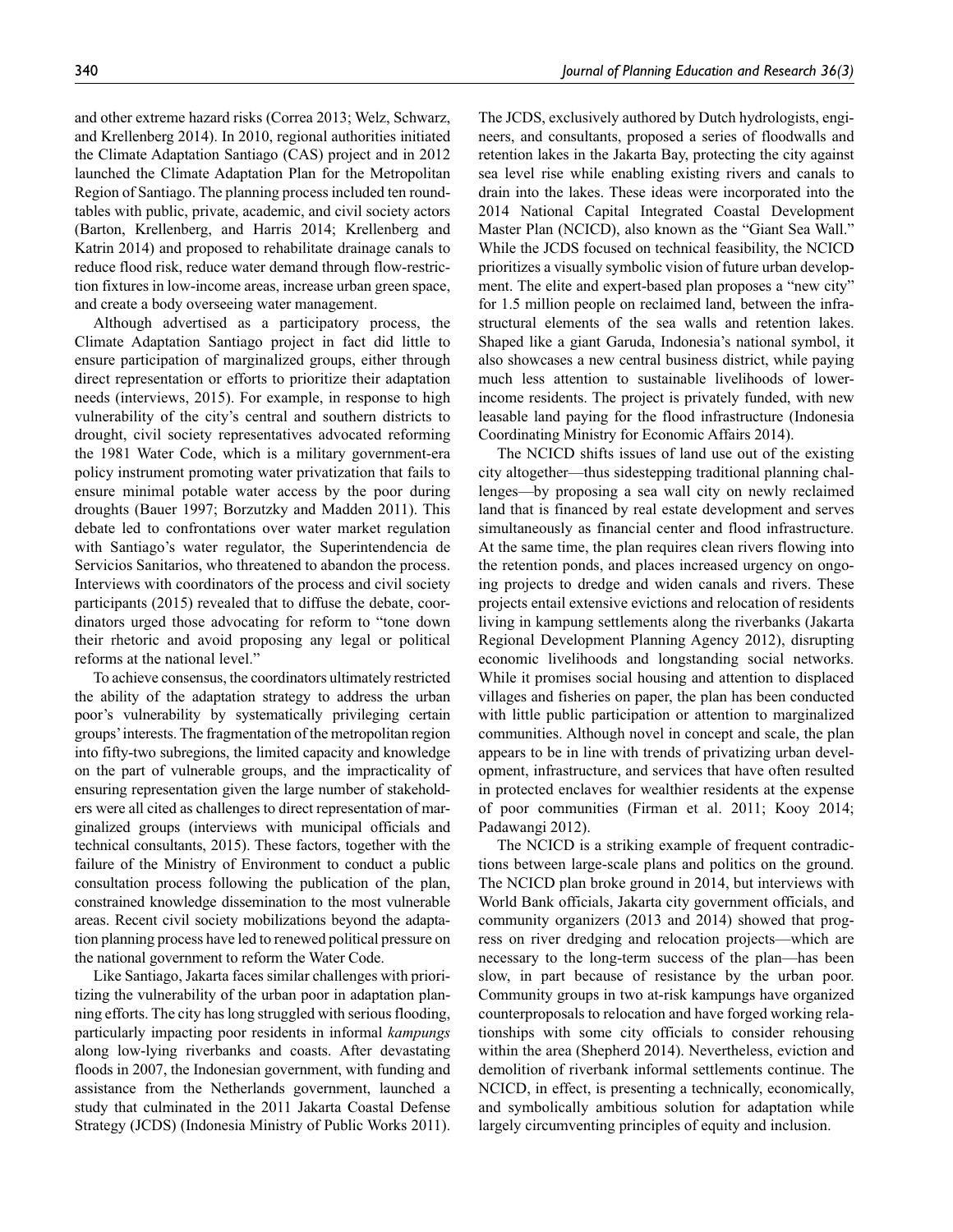Participation and inclusion of the most marginalized remain peripheral to adaptation planning. While there have been successes attributed to communities mobilizing and fostering relationships with city officials, continued evictions from informal settlements in Santiago and Jakarta show that the needs and priorities of poor communities are still very much neglected in practice. Examples from both cities underscore how adaptation planning efforts challenge the utility of cursory or "check-list" participatory processes. Adaptation plans can privilege elite participation over the populations being "planned for" by redefining what it means to be vulnerable, who is included in such definitions, and what issues are negotiable in efforts to reduce exposure. Furthermore, planners sometimes seek to depoliticize adaptation by skirting more controversial historical development issues and policies that are at the root of unequal access to resources. As a result, strategies that emerge from adaptation processes can often entrench the vulnerability of the urban poor.

## *Private Sector Embeddedness, Lobbying, and Rent-Seeking in Boston and Surat*

Adaptation interventions require dedicated finance and capacity support. Because of deficits in international and intergovernmental adaptation resources, Boston and Surat have relied on private actors critical to the local economy for political legitimacy, strategy development, and project financing to protect capital assets against climate impacts. Although the two cities are situated in different socioeconomic contexts, both are key nodes in global financial networks and commodity flows. Boston is a center for biotechnology, healthcare, and education while Surat is a hub for textile, diamonds, and petrochemical industries.

Flooding and sea level rise maps for Boston show the ocean taking back reclaimed land and returning the city to its pre-1600s boundaries (TBHA 2013; Douglas et al. 2012). At risk is some of Boston's most valuable real estate, including Back Bay, parts of the Financial District, the new Innovation and Seaport Districts, as well as some of the city's poorest communities of color such as East Boston and Dorchester. In response to these projections, Boston undertook a twopronged public and private sector climate resilience approach to identify vulnerabilities and adaptation options, which culminated in the 2014 Greenovate Boston: Climate Action Plan. On the private side, former Mayor Thomas Menino established the Green Ribbon Commission in 2010 to convene local business, civic, and institutional leaders to address climate risk to private property. The Green Ribbon Commission procured two guides, *Building Resilience in Boston* (2013) and *Enhancing Resilience in Boston* (2015), on how to retrofit buildings in ways that complement existing actions by private property owners to manage climate risks.

The option for each asset management company and real estate investment firm to invest in retrofitting for climate preparedness highlights the different levels of adaptive

capacity among private property owners. Through their own risk management initiatives, some asset management companies are building relationships with public and nonprofit emergency services providers, such as the Red Cross and police and fire departments, providing a direct line to assistance during disaster events (interviews, 2015). In interviews with the city's leading property owners, they noted that they are investing in risk mitigation, such as temporary flood barriers, and diffusing and institutionalizing these ideas through the Green Ribbon Commission's reports and industry events (interviews, 2015). These efforts may result in unintentionally propagating ecological enclaves around key financial buildings in South Boston or Downtown. In addition, some investors are either shedding or avoiding high-risk waterfront real estate, which may cumulatively drain financial resources from vulnerable properties.

Low-income communities, on the other hand, have been slower to develop risk assessment knowledge and adaptation plans. The exception is East Boston, where the Neighborhood of Affordable Housing, Inc., received a US\$100,000 grant from the Kresge Foundation to support education and adaptation planning in low-income communities. However, given the geographic scale of urban poor communities, property protection would only be achievable with the construction of large-scale public infrastructure. Accordingly, in the absence of compensatory public investments in vulnerable poor neighborhoods, greater adaptive capacity of large private property owners will exacerbate uneven levels of flood risk protection.

Like Boston, Surat's adaptation agenda has been shaped by a desire to involve economically important private actors in the city's adaptation process. Between 2008 and 2014, Surat was a pilot city for the Rockefeller Foundation's Asian Cities Climate Change Resilience Network (ACCCRN), which focused on improving the city's flood risk management approaches, water supply and distribution infrastructure, and public health emergency responses. After the release of the Surat City Resilience Strategy in 2011, adaptation actions were institutionalized within the Surat Climate Change Trust, a nonprofit organization that aims to sustain the policy momentum initiated by ACCCRN (Chu, Anguelovski, and Carmin 2016).

While early initiatives focused on reducing the vulnerability of slum neighborhoods, the planning process largely omitted meaningful participation of marginalized communities (Chu 2016). Projects implemented under ACCCRN assessed and catalogued areas vulnerable to flood and disease risks (ACCCRN 2011), especially the four hundred slums under high exposure to flood and vector-borne diseases (Bhat et al. 2013). Among others, the city initiated a design competition around planning for flood risk in lowincome neighborhoods, designed a web-based vulnerable people's database, and created an urban services monitoring system to distribute real-time data and evaluate the performance of the city's water delivery and waste collection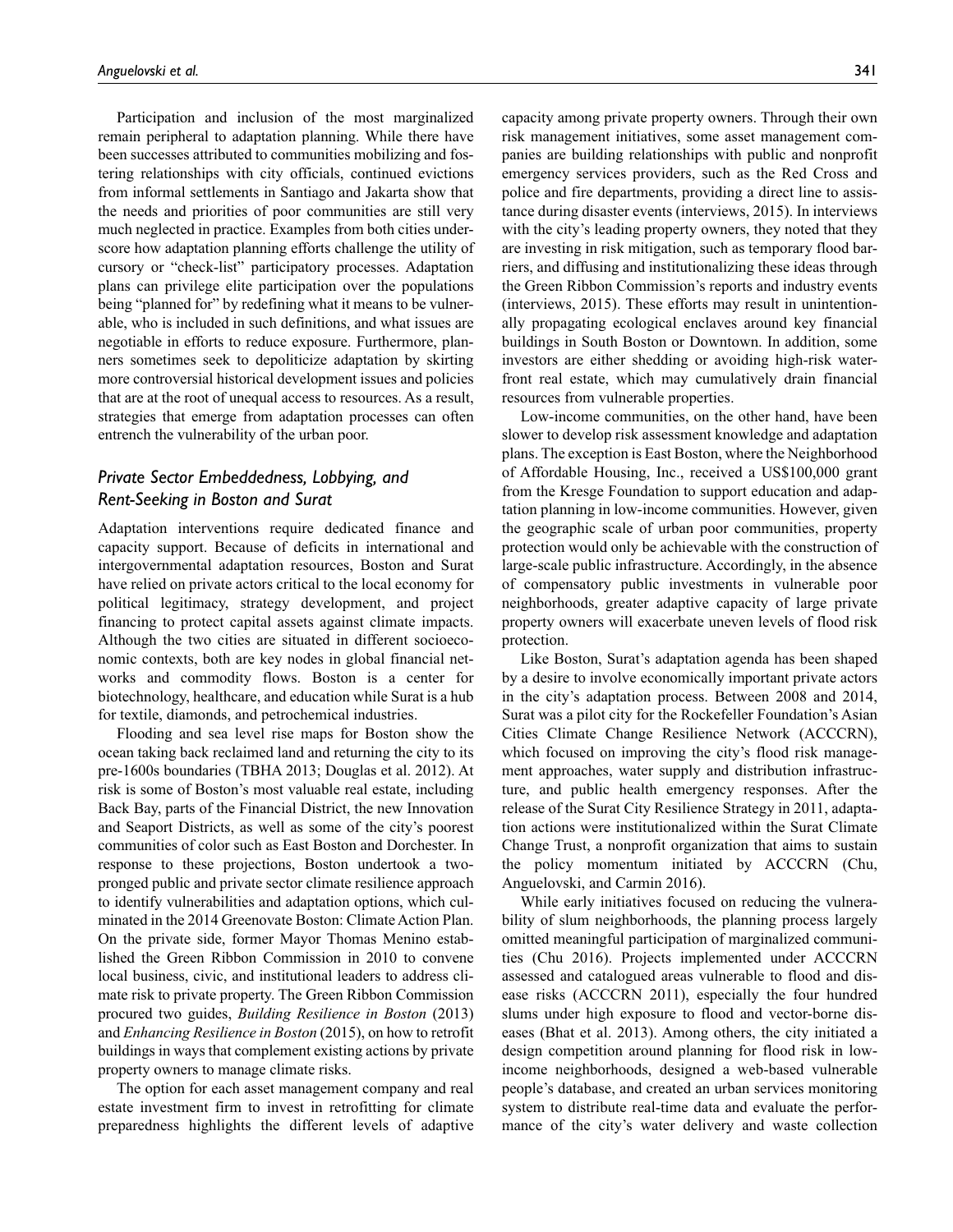

**Figure 1.** Types of land use planning inequities associated with urban climate change adaptation interventions.

systems. However, as many interviews with civil society leaders (2013) highlighted, these projects were initiated and driven by municipal officials and technical consultants, with little direct representation from local communities. Even though approaches catered to the interests of vulnerable communities, they in fact entrenched ongoing privatization trends in redirecting infrastructure towards economically important petrochemical, textile, and diamond industries, monetizing of water and sanitation services, and evicting marginalized communities from public lands.

Land use and physical infrastructure redevelopment measures pursued since 2011 have focused on protecting economically valuable assets, such as oil refineries and textile mills, against future flood risks, while displacing communities residing in vulnerable riverine and floodplain areas. Even though many communities have been relocated from hazardous areas, interviews with slum dwellers (2013) showed that the new public housing is located far from sources of economic opportunity. Similarly, projects implemented by the Surat Climate Change Trust have not yet addressed historic patterns of representational and distributional injustice. For example, the Urban Health and Climate Resilience Center, launched in June 2013, installed an improved vector-borne disease surveillance system, steered an interdisciplinary health research and advisory team, and initiated a community outreach program. However, **t**hese projects relied on local business consortia and technical consultants, such as the city's chamber of commerce, who have historically played a key role in urban development (Chu 2016).

Boston and Surat have leveraged their roles as global investment centers to promote adaptation interventions embedded in ongoing property protection, asset management, and economic development agendas. However, privatization of responsibilities is also incentivizing rent-seeking behavior over the city's infrastructure and public services. Their experiences show that institutionalization of adaptation through public–private partnerships or private networks can sometimes yield exclusionary behaviors.

# **Discussion: Acts of Commission and Acts of Omission in Urban Climate Adaptation**

This article lays the foundation for critical studies of urban climate adaptation and responds to calls for empirical research on the justice implications of ongoing land use planning interventions and development controls (e.g., Chu, Anguelovski, and Carmin 2016; Davoudi, Crawford, and Mehmood 2009; Fainstein 2015). While land use strategies can be effective tools for promoting adaptation (Davoudi, Crawford, and Mehmood 2009; Wilson 2006) and much adaptation is planned with the poor in mind, our results question whether these interventions are able to advance equitable outcomes or socially just development pathways in the long term. Figure 1 presents a framework for theorizing the equity impacts of urban land use interventions in the name of adaptation. We argue that each of the four land use planning strategies—infrastructure provision, enforcement of land use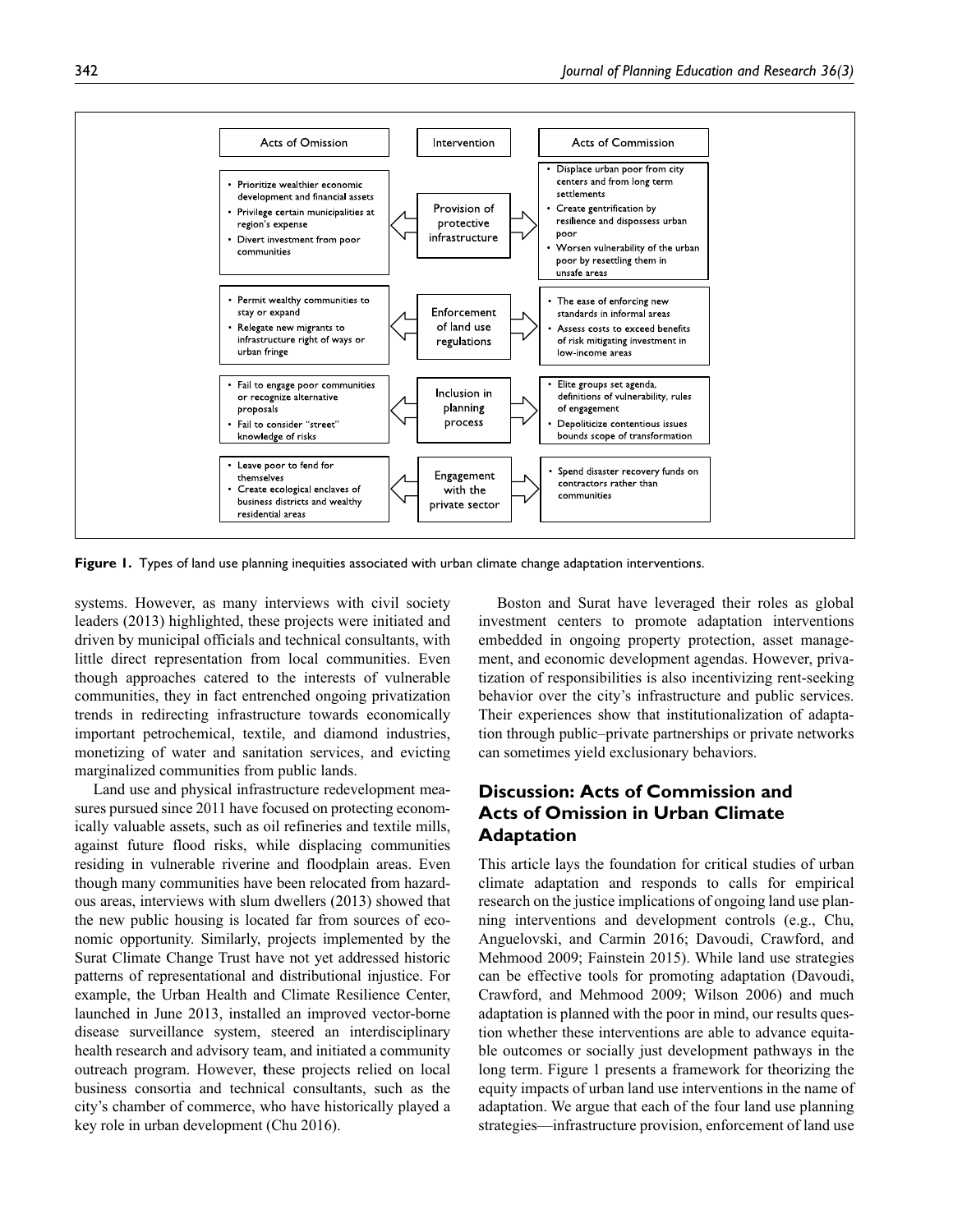regulations, participation in planning processes, and engagement with the private sector—can exacerbate sociospatial inequality. We find acts of commission when infrastructure investments, land use regulations, or the creation of protected areas disproportionately affect or displace low-income and minority communities. Conversely, we find acts of omission when plans protect economically valuable and already privileged areas at the expense of disadvantaged neighborhoods, thus framing adaptation as a private responsibility rather than a public good, or when they fail to involve affected communities.

This framework highlights how inequity in adaptation planning is a dual process of favoring certain privileged groups while simultaneously denying resources and voice to marginalized communities. Multiple land use planning strategies are in play at any given time, and both the strategies and equity outcomes they generate are interconnected and co-dependent. For example, processes of expanding infrastructure into protected central business districts rely on uneven enforcement of land use planning regulations. In other cases, even though attempts by municipalities to move vulnerable populations out of the high-risk areas are commendable, poor communities residing in hazardous areas are often forced to relocate while rich households living in those same areas are allowed to stay. This may be due to the poor's lesser influence in decision-making processes or private investors' ability to build high-end developments in at-risk areas. Inequitable outcomes of climate adaptive land use strategies, therefore, are reinforced through a combination of exclusionary planning, unequal distribution of adaptation benefits, and perpetuation of unsustainable development patterns.

## *Provision of Protective Infrastructure*

The first—and one of the most common—land use planning strategies for climate adaptation is to strengthen and expand protective infrastructure, which municipalities often present as "resilient," "climate proofing," or "win-win" interventions (Bassett and Shandas 2010). However, our case studies show how these strategies can negatively affect the poor. In some cities, climate adaptive infrastructure, such as Jakarta's proposed Giant Sea Wall and Boston's temporary flood barriers erected by large property management companies, prioritize investments in economically valuable areas at the expense of or in lieu of already underserved neighborhoods. These acts of omission represent the unequal allocation of scarce resources and the creation of ecological enclaves for privileged groups that exclude the poor from climate protection.

In other cities, gray infrastructure, such as levees in Dhaka and Surat, and green infrastructure, such as Metro Manila's drainage canals and Medellin's Green Belt, are examples of acts of commission. There, adaptation actions directly displace low-income communities, either immediately or eventually, through climate gentrification. Across the global South, resettlement sites tend to be far from livelihood opportunities, disconnected from social networks, and continue to be affected by disaster risks, thereby reducing communities' adaptive capacity and long-term security. The lack of regional adaptation assessment and planning mechanisms results in a zero sum game, as seen in Medellin, Metro Manila, Dhaka, and New Orleans, where vulnerable groups are shifted away from hazard-prone areas in the urban core to similarly hazard-prone areas on the periphery or outskirts of protected zones. Taken together, these acts of commission and omission in infrastructure planning exacerbate sociospatial inequalities by requiring the poor to bear the relocation burden of adaptation strategies. Here, our cases highlight how rational and technocratic planning approaches to overcome climate uncertainty (Füssel 2007; Measham et al. 2011) fail to consider long-term equity implications of risk reduction and resettlement decisions.

## *Enforcement of Land Use Regulations*

Second, many cities are amending zoning and development regulations to limit or prohibit development in risk-prone areas. This approach yields unjust outcomes when governments unequally or selectively enforce land use regulations in informal and low-income settlements. For example, in Dhaka, Metro Manila, and Medellin, failure to enforce past land use and zoning controls has led to widespread private housing and commercial development in environmentally sensitive areas. In this case, low-income and informal communities are singled out following major disasters and targeted for resettlement. Conversely, local governments commit acts of omission when they permit wealthier communities to remain in places of high risk or expand their properties into risk-prone or environmentally protected areas, including into areas recently vacated by resettled informal settlements.

The injustice of these land use planning practices becomes especially apparent when compared against historic development trends in places like Santiago, Metro Manila, Dhaka, and Surat, where high income inequality, low wages, inadequate provision of affordable housing, and exclusionary zoning practices have forced the poor to reside in high risk areas with few public services. In the absence of policy changes to affordable housing, disaster risk reduction, floodplain management regulations on all properties, and stringent state control over where real estate projects take place, planning efforts to align the built environment with climate adaptive zoning regulations can perpetuate historic injustices and produce maladaptive outcomes for the poor.

## *Inclusion in the Planning Process*

Third, our study reveals ways in which adaptation planning fails to promote procedural justice. Adaptation planning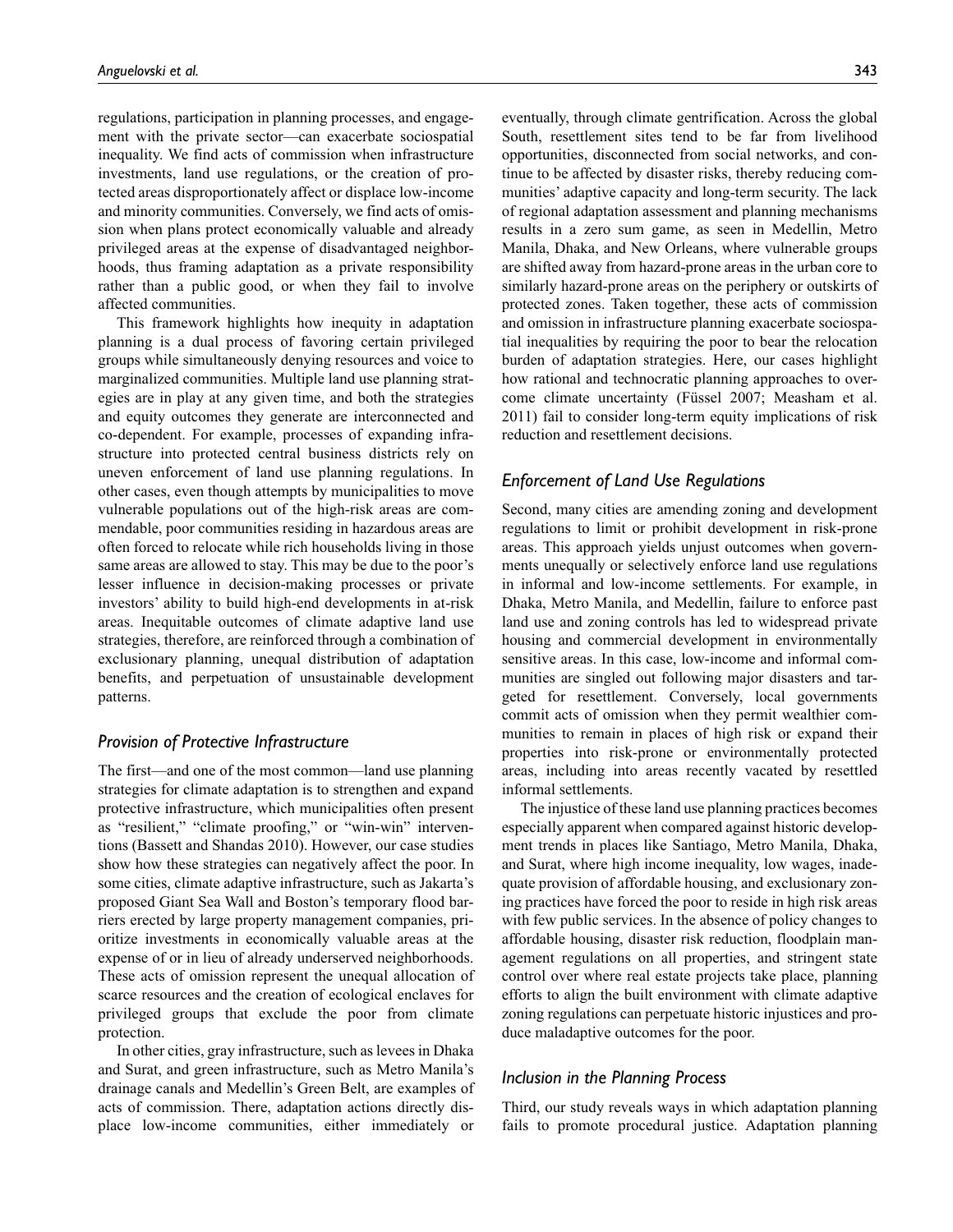processes—such as those in Dhaka, Metro Manila, and Jakarta—do not meaningfully include representatives from socially vulnerable groups, demonstrating a clear act of omission. Moreover, these plans ignore community-based alternatives for risk management, livelihood protection, and wealth creation. This stands in contrast to acts of commission where business groups receive public support for developing strategies to remain in place, as seen in Boston, Surat, and Medellin.

Acts of omission interact with acts of commission when decision-making processes exacerbate power asymmetries between stakeholders (Flyvbjerg 1998; Wildavsky 1979; Yiftachel 2000). Planners in some of the cases disregarded the "street knowledge" and interests of poor residents while simultaneously privileging expert opinion in defining risk tolerance levels or categorizing populations as being vulnerable. These processes violate the rules and principles of good communicative and deliberative planning (Forester 1999; Healey 2005; Innes and Booher 2009). For example, Santiago's Climate Adaptation Strategy planning process highlights how facilitators can play a powerful role in perpetuating or advancing dominant discourses of vulnerability.

## *Engagement with the Private Sector*

Finally, because of the lack of public funding for adaptation, cities are reliant on the private sector for implementation, which can exacerbate existing unequal access to climate protection. Framing adaptation as a private responsibility is an act of omission that places the onus on private enterprises to take action and mobilize resources in lieu of the state. For instance, compared to the city government, Boston's large property owners and asset management companies have greater access to financial resources and political support, including through the Green Ribbon Commission. Such concentration of adaptation resources within wealthy business districts can create ecological enclaves that exacerbate climate risks elsewhere, as evidenced by rampant landfilling in Dhaka. Conversely, governments produce acts of commission when they leverage disaster events or the rhetoric of climate adaptation to entrench privatized modes of development. In New Orleans, the outsourcing of disaster recovery to private contractors led to unaccountable spending that failed to produce significant recovery on the ground. At the same time, Mayor Nagin's policy of "letting people vote with their feet" as a market approach to promote recovery favored wealthier and whiter neighborhoods while gentrifying historically black areas. As a result, the embeddedness of private interests within public sector adaptation plans incentivizes corporate rent seeking behaviors in the delivery of urban infrastructure and public services, thus jeopardizing the prospects of long-term equitable development in cities.

# **Reflections on Policies for Transformative Urban Climate Adaptation**

Under climate change, municipalities around the world are struggling to balance their economic development responsibilities with protecting human health and well-being. The aim of this article is not to accuse cities of being unjust regardless of which adaptation approach they take. Rather, we argue that current climate adaptation planning approaches in fact face many identical pitfalls in distributive and procedural equity compared to traditional land use or transportation planning. As a result, it is imperative to critically assess whether planning projects that purport to be resilient—and therefore implicitly sustainable and beneficial for all—fall into the same planning "traps" of privileging or protecting elite groups at the expense of disadvantaged groups.

We conclude that climate adaptation planning must confront four challenges of inequity. First, we see a need and opportunity for planners to facilitate open multilevel dialogues on evaluating climate risks against adaptation options, tradeoffs, and strategies for how to realign the built environment. Communicating climate risks assessments with stakeholders in a context-sensitive manner is particularly needed. Adaptation processes should also pay attention to issues of displacing and relocating the urban poor because this may reinforce institutionalized inequities that are responsible for vulnerabilities in the first place. Planners must acknowledge that some residents will choose to stay in high-risk areas until they are, literally, washed out because they deem alternatives not worthwhile. In such cases, planners can help enhance their capacities to cope with climate impacts while remaining in place.

Second, planners can advance equitable adaptation by identifying the most scientifically sound approaches for protecting against, accommodating, or retreating from climate impacts. If these guidelines are sufficiently applied to all social groups, this would provide a framework for more equitably rebuilding or redeveloping the built environment after climate impacts or disasters. However, research is still needed on how cities can adequately evaluate the level of protection different structural and nature-based approaches can provide.

Third, planners have an obligation to advocate for transformative adaptation interventions that place justice front and center, and avoid marketing "resilient" projects that merely re-package development-as-usual. Planners can facilitate meaningful engagement of marginalized urban residents through iterative processes that at times may result in difficult debates and trade-offs. Here, scholars have an opportunity to support planners by identifying best practices and developing principles to guide project evaluation. For example, they could propose an environmental justice assessment of climate adaptation options much like Executive Order 12898 in the United States.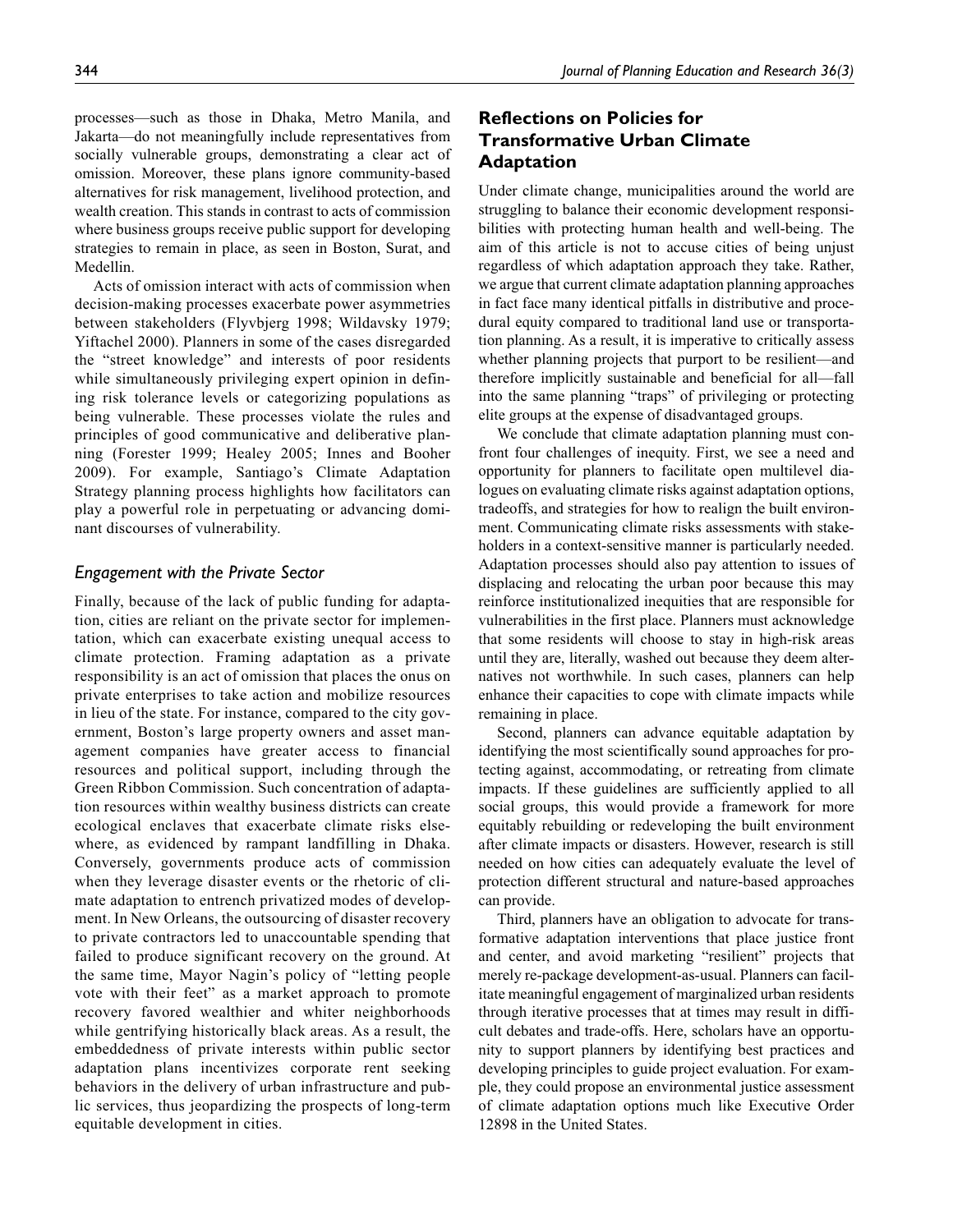Finally, planners and municipal officials must manage private interests so that investors can provide the needed resources to prepare cities in response to climate impacts rather than dictate the objectives and beneficiaries of funding flagship economic zones or business corridors. Both elite actors and marginalized groups should accept some responsibility for reducing impacts or bearing the burden of adaptation.

In conclusion, this article highlights how adaptation interventions can reinforce historic trends of socioeconomic vulnerability, compound patterns of environmental injustice, and create new sources of inequity. We find that unjust climate adaptation planning is not merely defined as a neglect of marginalized communities; rather, injustice should also be theorized and examined relationally (and spatially) against interventions in other—often more privileged—communities, sectors, and urban spaces. Rather than relying on technocratic or apolitical (or postpolitical) approaches often found in land use, infrastructure, or sustainability planning (Swyngedouw 2007), climate adaptation plans must take into account historic legacies of social and racial injustice in order to avoid turning adaptation into a private and privileged environmental good with exclusionary and maladaptive externalities. Future adaptation plans must critically consider the distribution of adaptation benefits, costs, and responsibilities across society, address unsustainable and inequitable development patterns, and apply interventions that, at a minimum, treat groups equally regardless of socioeconomic status or, better yet, actively prioritize beneficial outcomes for disadvantaged and vulnerable groups.

## **Acknowledgments**

The authors would like to thank *JPER*'s reviewers for their constructive feedback. The authors would also like to thank Mehul Patel, Anup Karanth, Divya Sharma, and Meenu Tewari for field support in Surat. This work is contributing to the ICTA "Unit of Excellence" (MINECO, MDM 2015-0552).

#### **Dedication**

The authors would like to dedicate their article to Prof. JoAnn Carmin, Associate Professor in the Department of Urban Studies and Planning at MIT, who passed away in 2014. Prof. Carmin inspired the authors to work on urban climate adaptation planning and to conduct research together on the environmental justice implications of urban adaptation interventions.

#### **Declaration of Conflicting Interests**

The author(s) declared no potential conflicts of interest with respect to the research, authorship, and/or publication of this article.

#### **Funding**

The author(s) disclosed receipt of the following financial support for the research, authorship, and/or publication of this article: Funding for the research was provided by the David L. Boren Fellowship, administered by the United States National Security Education Program, the Indian Council for Research on International Economic Relations, ERC Starting Grant 678034, and the Ramon y Cajal RYC-2014- 15870 fellowship.

#### **Notes**

- 1. Adaptation refers to the process of adjustment to current or projected climate change and its effects in order to mitigate negative impacts or take advantage of beneficial changes (IPCC 2014). In this article, we include both efforts to reduce risks to baseline climatic events and to additional impacts under climate change since many local governments worldwide see adaptation as complementary or the same as disaster risk reduction (IPCC 2014).
- 2. Because of the scope of the article and the number of case examples, our analysis does not include interview quotes. However, we make references to our field observations and interviews throughout the section.

## **References**

- ACCCRN (Asian Cities Climate Change Resilience Network). 2011. *Surat City Resilience Strategy*. Surat, India: ACCCRN and TARU-Leading Edge.
- Agudelo Patiño, and Luis Carlos. 2013. *Formulación del Cinturón Verde Metropolitano del Valle de Aburrá*. Medellín, Colombia: Área Metropolitana del Valle de Aburrá and Universidad Nacional.
- Anguelovski, Isabelle. 2015. "From Toxic Sites to Parks as (Green) LULUs? New Challenges of Inequity, Privilege, Gentrification, and Exclusion for Urban Environmental Justice." *Journal of Planning Literature*. Published online October 23, doi:10.1177/0885412215610491.
- Anguelovski, Isabelle, and JoAnn Carmin. 2011. "Something Borrowed, Everything New: Innovation and Institutionalization in Urban Climate Governance." *Current Opinion in Environmental Sustainability* 3 (3): 169–75.
- Anguelovski, Isabelle, Eric Chu, and JoAnn Carmin. 2014. "Variations in Approaches to Urban Climate Adaptation: Experiences and Experimentation from the Global South." *Global Environmental Change* 27 (July): 156–67.
- Arango, S. 2012. Radiografía al Cinturón Verde Metropolitano. Medellin, Colombia: La Ciudad Verde.
- Archer, Diane, Florencia Almansi, Michael DiGregorio, Debra Roberts, Divya Sharma, and Denia Syam. 2014. "Moving towards Inclusive Urban Adaptation: Approaches to Integrating Community-Based Adaptation to Climate Change at City and National Scale." *Climate and Development* 6 (4): 345–56.
- Ayers, Jessica, and David Dodman. 2010. "Climate Change Adaptation and Development, I: The State of the Debate." *Progress in Development Studies* 10 (2): 161–68.
- Bauer, C. J. 1997. "Bringing Water Markets Down to Earth: The Political Economy of Water Rights in Chile, 1976–1995." *World Development* 25 (5): 639–56.
- Barton, Jonathan Richard, Kerstin Krellenberg, and Jordan Michael Harris. 2015. "Collaborative Governance and the Challenges of Participatory Planning in Santiago de Chile." *Climate and Development* 7 (2): 175–84.
- Bassett, Ellen, and Vivek Shandas. 2010. "Innovation and Climate Action Planning." *Journal of the American Planning Association* 76 (4): 435–50.
- Bhat, G. K., Anup Karanth, Lalit Dashora, and Umamaheshwaran Rajasekar. 2013. "Addressing Flooding in the City of Surat beyond Its Boundaries." *Environment and Urbanization* 25 (2): 429–41.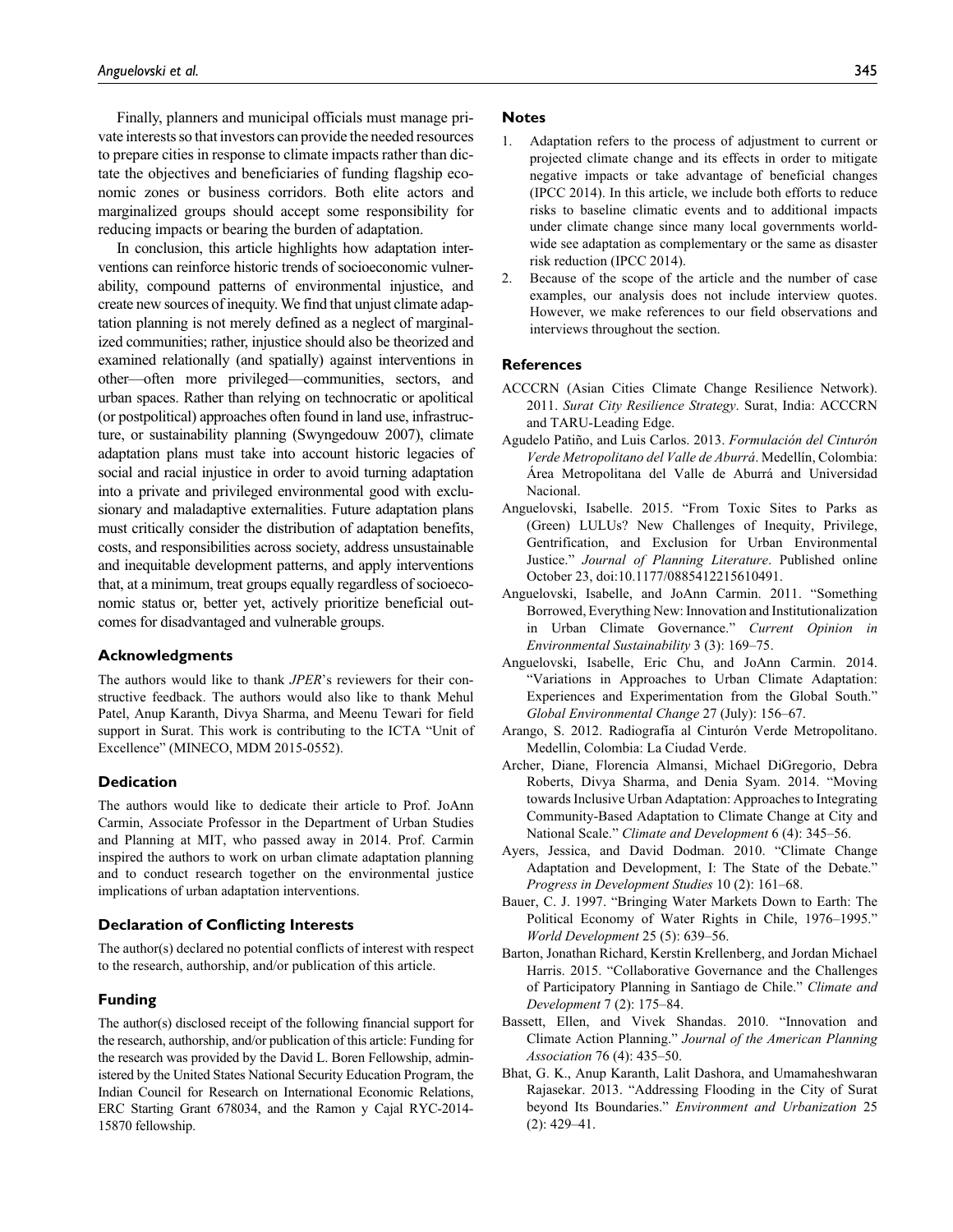- Borzutzky Silvia, and Elizabeth F. Madden. 2011. "Markets Awash: The Privatization of Chilean Water Markets." *Journal of International Development* 96 (1): 10–14.
- Breunlin, Rachel, and Helen A. Regis. 2006. "Putting the Ninth Ward on the Map: Race, Place, and Transformation in Desire, New Orleans." *American Anthropologist* 108 (4): 744–64.
- Bulkeley, Harriet, JoAnn Carmin, Vanesa Castán Broto, Gareth A. S. Edwards, and Sara Fuller. 2013. "Climate Justice and Global Cities: Mapping the Emerging Discourses." *Global Environmental Change* 23 (5): 914–25.
- Bulkeley, Harriet, and Vanesa Castán Broto. 2013. "Government by Experiment? Global Cities and the Governing of Climate Change." *Transactions of the Institute of British Geographers* 38 (3): 361–75.
- Bulkeley, Harriet, Gareth A. S. Edwards, and Sara Fuller. 2014. "Contesting Climate Justice in the City: Examining Politics and Practice in Urban Climate Change Experiments." *Global Environmental Change* 25:31–40.
- Bulkeley, Harriet, and Rafael Tuts. 2013. "Understanding Urban Vulnerability, Adaptation and Resilience in the Context of Climate Change." *Local Environment* 18 (6): 646–62.
- Bullard, Robert. 1990. *Dumping in Dixie: Race, Class, and Environmental Quality*. Boulder, CO: Westview.
- Campanella, Richard. 2007. "An Ethnic Geography of New Orleans." *Journal of American History* 94 (3): 704–15.
- Carmin, JoAnn, Isabelle Anguelovski, and Debra Roberts. 2012. "Urban Climate Adaptation in the Global South: Planning in an Emerging Policy Domain." *Journal of Planning Education and Research* 38 (1): 12–32.
- Carmin, JoAnn, David Dodman, and Eric Chu. 2013. "Urban Climate Adaptation and Leadership: From Conceptual to Practical Understanding." OECD Regional Development Working Paper. Paris: OECD Publishing.
- Castán Broto, Vanesa, Emily Boyd, and Jonathan Ensor. 2015. "Participatory Urban Planning for Climate Change Adaptation in Coastal Cities: Lessons from a Pilot Experience in Maputo, Mozambique." *Current Opinion in Environmental Sustainability* 13:11–18.
- Castán Broto, Vanesa, Bridget Oballa, and Paulo Junior. 2013. "Governing Climate Change for a Just City: Challenges and Lessons from Maputo, Mozambique." *Local Environment* 18 (6): 678–704.
- Checker, Melissa. 2011. "Wiped Out by the 'Greenwave': Environmental Gentrification and the Paradoxical Politics of Urban Sustainability." *City & Society* 23 (2): 210–29.
- Chu, Eric. 2016. "The Political Economy of Urban Climate Adaptation and Development Planning in Surat, India." *Environment and Planning C: Government and Policy* 34 (2): 281–98.
- Chu, Eric, Isabelle Anguelovski, and JoAnn Carmin. 2016. "Inclusive Approaches to Urban Climate Adaptation Planning and Implementation in the Global South." *Climate Policy* 6 (3): 372–92.
- Colten, Craig E., Robert W. Kates, and Shirley B. Laska. 2008. "Three Years after Katrina—Lessons for Community Resilience." *Environment* 50 (5): 36–47.
- Correa, Paula. 2013. "Datos Sobre Pobreza a Nivel Comunal Revelan Alta Segregación En Santiago." *Diario U Chile*, February 16. <http://tinyurl.com/ka4eo42> (accessed April 23, 2015).
- Cutter, Susan L., William Solecki, Nancy Bragado, JoAnn Carmin, Michail Fragkias, Matthias Ruth, and Thomas J.

Wilbanks. 2014. "Chapter 11: Urban Systems, Infrastructure, and Vulnerability." In *Climate Change Impacts in the United States: The Third National Climate Assessment*, edited by J. M. Melillo, Terese C. Richmond, and Gary W. Yohe, 282–96. Washington, DC: U.S. Global Change Research Program.

- Davoudi, Simin, Jenny Crawford, and Abid Mehmood. 2009. *Planning for Climate Change: Strategies for Mitigation and Adaptation for Spatial Planners*. New York: Routledge.
- De Souza Briggs, Xavier. 2008. *Democracy as Problem Solving: Civic Capacity in Communities across the Globe*. Cambridge: MIT Press.
- Dooling, Sarah. 2009. "Ecological Gentrification: A Research Agenda Exploring Justice in the City." *International Journal of Urban and Regional Research* 33 (3): 621–39.
- Douglas, Ellen M., Paul H. Kirshen, Michael Paolisso, Chris Watson, Jack Wiggin, Ashley Enrici, and Matthias Ruth. 2012. "Coastal Flooding, Climate Change and Environmental Justice: Identifying Obstacles and Incentives for Adaptation in Two Metropolitan Boston Massachusetts Communities." *Mitigation and Adaptation Strategies for Global Change* 17 (5): 537–62.
- Fainstein, Susan. 2015. "Resilience and Justice: Debates and Developments." *International Journal of Urban and Regional Research* 39 (1): 157–67.
- Feldman, Shelley, and Charles Geisler. 2012. "Land Expropriation and Displacement in Bangladesh." *Journal of Peasant Studies* 39 (3/4): 971–93.
- Finch, Christina, Christopher T. Emrich, and Susan L. Cutter. 2010. "Disaster Disparities and Differential Recovery in New Orleans." *Population and Environment* 31 (4): 179–202.
- Firman, Tommy, Indra M. Surbakti, Ichzar C. Idroes, and Hendricus A. Simarmata. 2011. "Potential Climate-Change Related Vulnerabilities in Jakarta: Challenges and Current Status." *Habitat International* 35 (2): 372–78.
- Flyvbjerg, Bent. 1998. *Rationality and Power: Democracy in Practice*. Chicago: University of Chicago Press.
- Flyvbjerg, Bent, Nils Bruzelius, and Werner Rothengatter. 2003. *Megaprojects and Risk: An Anatomy of Ambition*. Cambridge: Cambridge University Press.
- Forester, John. 1999. *The Deliberative Practitioner: Encouraging Participatory Planning Processes*. Cambridge: MIT Press.
- Füssel, Hans-Martin. 2007. "Adaptation Planning for Climate Change: Concepts, Assessment Approaches, and Key Lessons." *Sustainability Science* 2 (2): 265–75.
- Godschalk, David R., Samuel Brody, and Raymond Burby. 2003. "Public Participation in Natural Hazard Mitigation Policy Formation: Challenges for Comprehensive Planning." *Journal of Environmental Planning and Management* 46 (5): 733–54.
- Godschalk, David R. 2004. "Land Use Planning Challenges: Coping with Conflicts in Visions of Sustainable Development and Livable Communities." *Journal of the American Planning Association* 70 (1): 5–13.
- GFDRR (Global Facility for Disaster Reduction and Recovery). 2013. "Towards Integrated Flood Risk Management: Reducing Greater Manila Area's Vulnerability to Flooding and Protecting Its 21 Million Inhabitants." Washington, DC: World Bank Global Facility for Disaster Reduction and Recovery.
- Healey, Patsy. 2005. *Collaborative Planning: Shaping Places in Fragmented Societies*. New York: Palgrave Macmillan.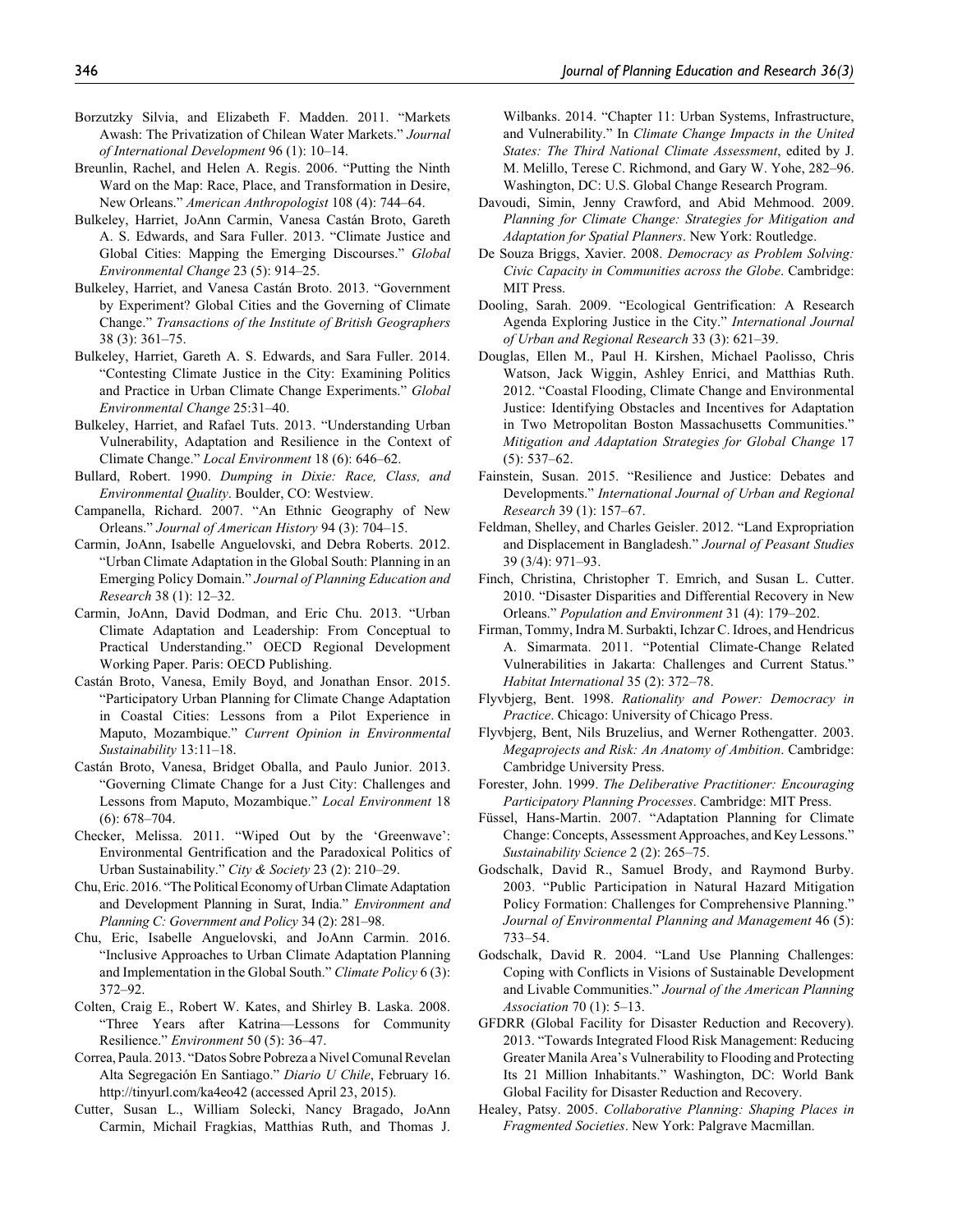- Hodson, Mike, and Simon Marvin. 2010. *World Cities and Climate Change: Producing Urban Ecological Security*. London: Open University Press.
- Honneth, A. 1992. "Morality, Politics, and Human-Beings. 1. Integrity and Disrespect—Principles of a Conception of Morality Based on the Theory of Recognition." *Political Theory* 20 (2): 187–201.
- Indonesia Coordinating Ministry for Economic Affairs. 2014. National Capital Integrated Coastal Development Master Plan, October 1, 2014. Jakarta: Indonesia Coordinating Ministry for Economic Affairs.
- Indonesia Ministry of Public Works. 2011. Jakarta Coastal Defence Strategy (JCDS). [http://en.ncicd.com/wp-content/](http://en.ncicd.com/wp-content/uploads/2013/08/Draft-Masterplan-NCICD-LR.pdf) [uploads/2013/08/Draft-Masterplan-NCICD-LR.pdf](http://en.ncicd.com/wp-content/uploads/2013/08/Draft-Masterplan-NCICD-LR.pdf)
- Jakarta Regional Development Planning Agency (BAPPEDA). 2012. "Ciliwung River Regulations."
- Innes, Judith E., and David E. Booher. 2010. *Planning with Complexity: An Introduction to Collaborative Rationality for Public Policy*. New York: Routledge.
- IPCC (Intergovernmental Panel on Climate Change). 2014. "Summary for Policymakers." In: *Climate Change 2014: Impacts, Adaptation, and Vulnerability. Part A: Global and Sectoral Aspects. Contribution of Working Group II to the Fifth Assessment Report of the Intergovernmental Panel on Climate Change*. Cambridge: Cambridge University Press.
- Irazábal, Clara, and Jason Neville. 2007. "Neighbourhoods in the Lead: Grassroots Planning for Social Transformation in Post-Katrina New Orleans?" *Planning, Practice & Research* 22 (2): 131–53.
- Kates, Robert W., William R. Travis, and Thomas J. Wilbanks. 2012. "Transformational Adaptation When Incremental Adaptations to Climate Change Are Insufficient." *Proceedings of the National Academy of Sciences* 109 (19): 7156–6.
- Klein, Naomi. 2007. *The Shock Doctrine: The Rise of Disaster Capitalism*. New York: Metropolitan Books.
- Kooy, Michelle. 2014. "Developing Informality: The Production of Jakarta's Urban Waterscape." *Water Alternatives* 7 (1): 35–53.
- Krellenberg, Kerstin, and Barth Katrin. 2014. "Inter- and Transdisciplinary Research for Planning Climate Change Adaptation Responses: The Example of Santiago de Chile." *Interdisciplinary Science Reviews* 39 (4): 360–75.
- Leichenko, Robin, and Karen O'Brien. 2008. *Environmental Change and Globalization: Double Exposures*. Oxford: Oxford University Press.
- Measham, Thomas G., Benjamin L. Preston, Timothy F. Smith, Cassandra Brooke, Russell Gorddard, Geoff Withycombe, and Craig Morrison. 2011. "Adapting to Climate Change through Local Municipal Planning: Barriers and Challenges." *Mitigation and Adaptation Strategies for Global Change* 16 (8): 889–909.
- Mohai, Paul, David Pellow, and J. Timmons Roberts. 2009. "Environmental Justice." *Annual Review of Environment and Resources* 34:405–30.
- Moser, Caroline, and David Satterthwaite. 2010. "Towards Pro-Poor Adaptation to Climate Change in the Urban Centers of Low- and Middle-Income Countries." In *Social Dimensions of Climate Change: Equity and Vulnerability in a Warming World*, edited by Robin Mearns and Andrew Norton, 231–58. Washington, DC: World Bank.
- Moss, Trefor. 2014. "Philippine Flooding Exposes Need to Protect Manila: Tropical Storm Increases Pressure on Government to Fast-Track \$7.9 Billion Flood Plan." *Wall Street Journal*, September 22.
- Nay, John Jacob, Mark Abkowitz, Eric Chu, Daniel Gallagher, and Helena Wright. 2014. "A Review of Decision-Support Models for Adaptation to Climate Change in the Context of Development." *Climate and Development* 6 (4): 357–67.
- Padawangi, Rita. 2012. "Climate Change and the North Coast of Jakarta: Environmental Justice and the Social Construction of Space in Urban Poor Communities." In *Urban Areas and Global Climate Change*, edited by William G. Holt, 321–40. Bingley: Emerald.
- Papacharalambous, Maria. 2013. *Greater New Orleans Urban Water Plan: Implementation*. New Orleans, LA: Waggonner & Ball Architects.
- Pelling, Mark, Karen O'Brien, and David Matyas. 2015. "Adaptation and Transformation." *Climatic Change* 133 (1): 113–27.
- Preston, Benjamin L., J. Mustelin, and M. C. Maloney. 2013. "Climate Adaptation Heuristics and the Science/Policy Divide." *Mitigation and Adaptation Strategies for Global Change* 20 (3): 467–97.
- Preston, Benjamin L., Richard M. Westaway, and Emma J. Yuen. 2011. "Climate Adaptation Planning in Practice: An Evaluation of Adaptation Plans from Three Developed Nations." *Mitigation and Adaptation Strategies for Global Change* 16 (4): 407–38.
- Purcell, Mark. 2009. "Resisting Neoliberalization: Communicative Planning or Counter-hegemonic Movements?" *Planning Theory* 8 (2): 140–65.
- RAJUK (Rajdhani Unnayan Katripakko). 1997. *Dhaka Metropolitan Development Plan, 1995-2015*, Vol I & II. Dhaka: RAJUK.
- Rasid, Harun, and Azim U. Mallik. 1996. "Living on the Edge of Stagnant Water: An Assessment of Environmental Impacts of Construction-Phase Drainage Congestion along Dhaka City Flood Control Embankment, Bangladesh." *Environmental Management* 20 (1): 89–98.
- Rawls, John. 1971. *A Theory of Justice*. Cambridge: Belknap Press of Harvard University Press.
- Robinson, Jennifer. 2011. "Cities in a World of Cities: The Comparative Gesture." *International Journal of Urban and Regional Research* 35 (1): 1-23.
- Senate of the Philippines. 2013. *Recto Wants Metro Manila's P351-B Anti-Flood Master Plan Scrutinized*. Press Release. Quezon City: Senate of the Philippines, July 19, 2013.
- Shapiro, Ian. 2009. *The State of Democratic Theory*. Princeton, NJ: Princeton University Press.
- Shepherd, Ariel. 2014. "Jakarta, Indonesia." In *Grounding Knowledge: Reflections on Community-Driven Urban Practices in South-East Asia*, edited by Johanna Brugman, Barbara Dovarch, Zahra Kassam, Francesco Pasta, and Ariel Shepherd, 50–81. London: DPU, CAN, and ACHR.
- Shi, Linda, Eric Chu, Isabelle Anguelovski, Alexander Aylett, Jessica Debats, Kian Goh, Todd Schenk, Karen C. Seto, David Dodman, Debra Roberts, J. Timmons Roberts, and Stacy D. VanDeveer. 2016. "Roadmap towards Justice in Urban Climate Adaptation Research." *Nature Climate Change* 6 (2): 131–37.
- Shi, Linda, Eric Chu, and JoAnn Carmin. 2016. "Global Patterns of Adaptation Planning: Results from a Global Survey." In *The Routledge Handbook of Urbanization and Global*